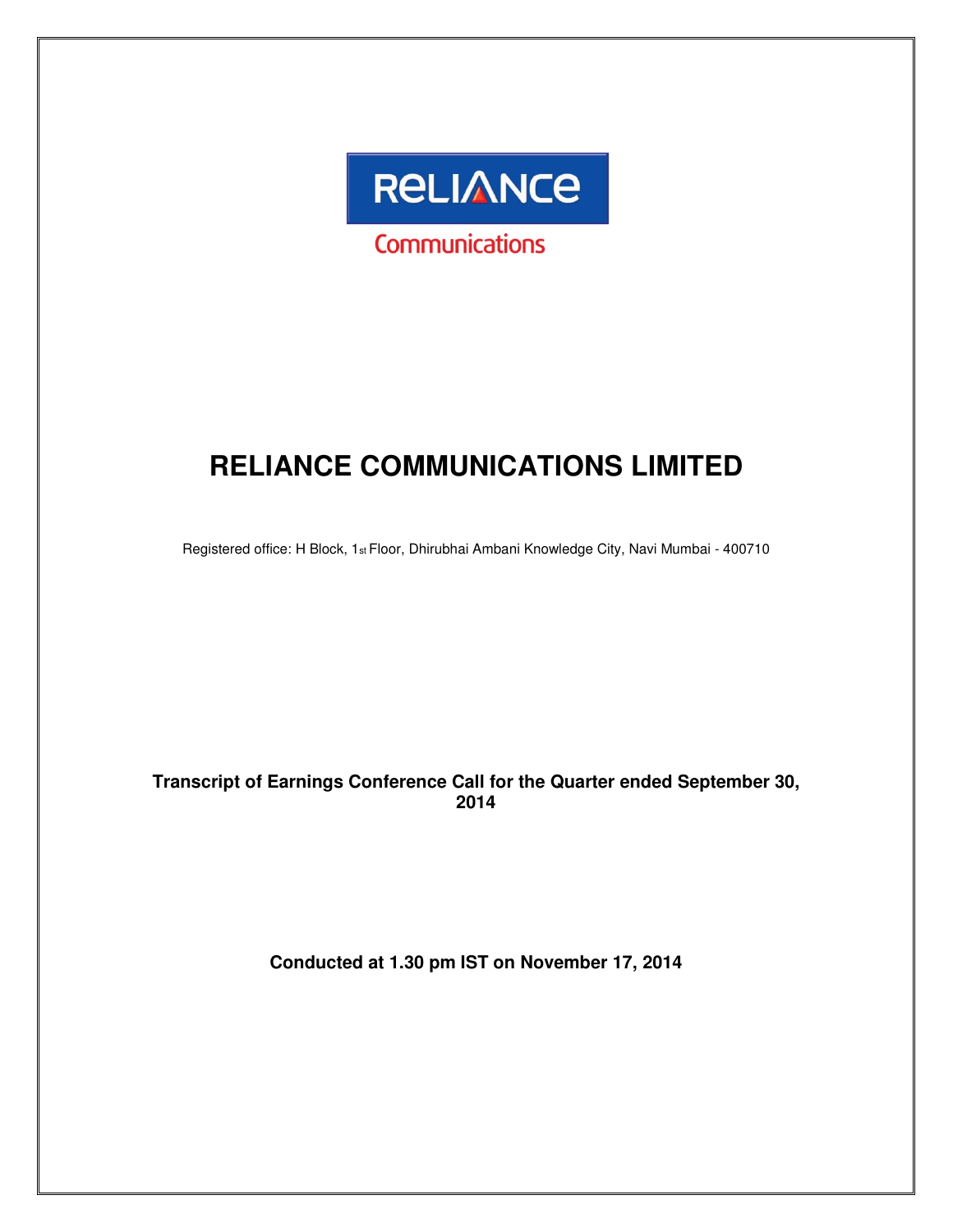#### **Moderator:**

Thank you for standing by and welcome to Reliance Communications' global earnings conference call on the Reliance Audio Conferencing platform.

This is Mamta, the moderator for this conference.

At this time, all the participants are in listen-only mode. There will be a presentation followed by a question and answer session at which time if you wish to ask a question, please press \*1 on your telephone. Please be advised, this conference is being recorded today.

Today, we have the senior management team from Reliance Communications namely Mr. Vinod Sawhny (CEO – Reliance Communications), Mr. Gurdeep Singh (CEO – Wireless business), Mr. Bill Barney (CEO - GCX), Mr. Deepak Khanna (CEO – Enterprise business), Mr. Punit Garg (CEO – Carrier business), Mr. Manikantan Iyer (CFO – Reliance Communications), Mr. Rory Cole (CFO – GCX) and Mr. Anil Ladha (Head – Investor Relations).

The call will begin with some key observations by the management followed by a question and answer session. I must remind you that the overview and discussions today may include some forward-looking statements that must be viewed in conjunction with the risks that the company faces.

I hand over the call now to Mr. Vinod Sawhny. Thank you.

#### **Vinod Sawhny:**

Thanks, Mamta. Good afternoon and welcome to our second quarter 2015 earnings conference call. I have with me the senior management team of Reliance Communications. On behalf of us all, thank you for joining the call. On Friday, November 14th, 2014, our Board of Directors adopted the results for the second quarter of the financial year 2014-15 ending September 30, 2014.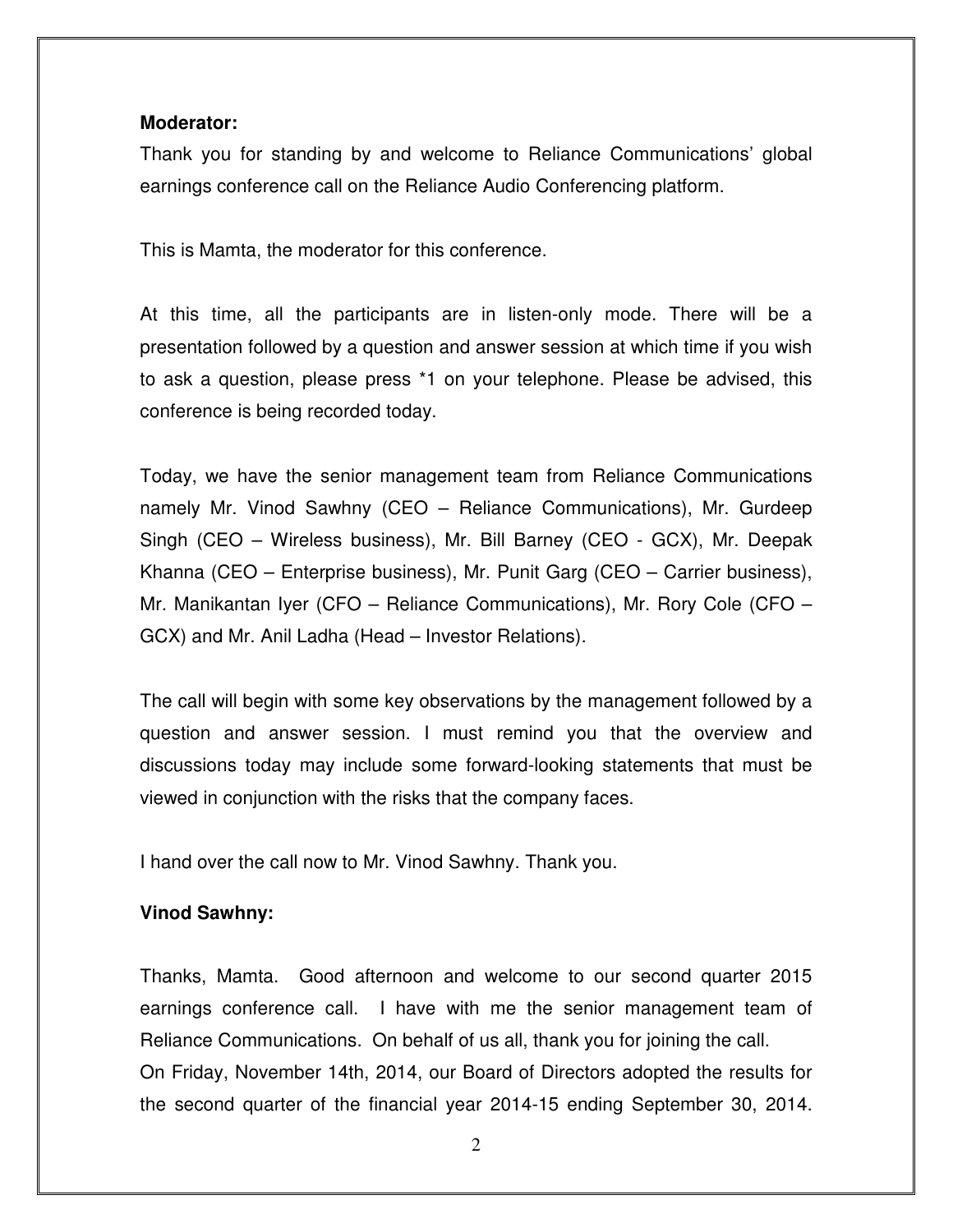The Media Statement, Quarterly Report and the Results have been uploaded on our web site and I trust you have had a chance to go through the same. To begin with, I would want to take you through the key financial & operational highlights for the quarter:

- **PAT:** Profit After Tax for the quarter stands at Rs. 153 Crore, a healthy sequential increase of 16.3%. In Q2 FY14, there was an accounting write back of Rs. 441 Crore due to Provision for Business Restructuring; hence, on a Y-o-Y basis the numbers are not directly comparable.
- **Revenue & EBITDA:** Q2 revenue stands at Rs. 5,403 Crore and EBITDA at Rs. 1,827 Crore, down ~2% from Q1, which is in line with the industry peer group and on account of seasonal factors.
- **EBIDTA margin:** Q2 EBITDA margin of 33.8% is amongst the highest in the industry, with strong contribution from both India and Global businesses.
- **Free Cash Flow:** RCOM generated operational cash flow (EBITDA) of Rs. 1,827 Crore in Q2, paid net finance charges of Rs. 670 Crore and invested Rs. 302 Crore on capex during the quarter. It remains free cash flow (FCF) positive and this is expected to continue
- **RPM & ARPU**: In Q2, overall RPM has sequentially increased to 44.4 paisa from 43.8 paisa; an improvement of 1.4%. ARPU for the quarter is Rs.137, up by 0.7 % on a sequential basis. We have improved RPM with tariff hikes, strong focus on paid & profitable minutes, and increase in data usage.
- **Data Subs & Traffic:** Total data traffic at 65,778 million MB for Q2, up 19% Q-o-Q and 75% Y-o-Y. Our data growth has been impressive - overall data customer base has grown by 3.8% Q-o-Q to 29.7 million; and 3G customers have increased 16.2% Q-o-Q to 15.1 million.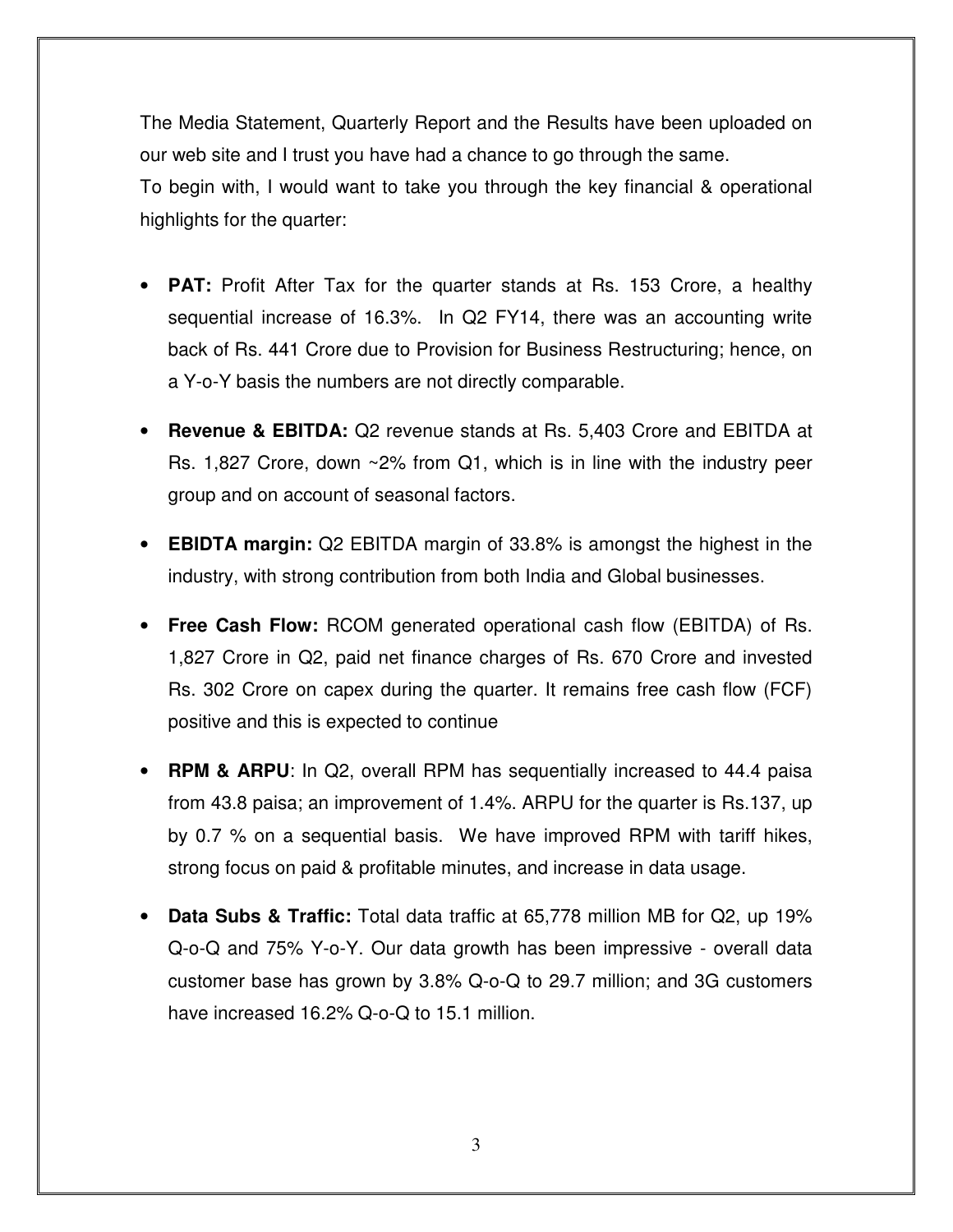Here I would like to take this opportunity to spend some time on the potential of mobile data and how RCOM is geared to capture the upcoming growth.

#### **Enormous untapped potential exists in mobile data to drive future growth:**

While mobile internet users in India are growing at a rapid clip, less than a quarter of the nearly 810 million mobile subscribers are internet users. Smartphone shipments have crossed 5 million a month and set to more than double each year. Therefore, there is enormous headroom for growth. With data contribution still way below that of other growth markets, we believe that the sector is still in the initial phase of the data led growth curve.

RCOM is well poised to participate and lead in this future growth with all key enabling elements in place – excellent data network, strong device proposition, & strong ongoing traction in the data ecosystem supported by superior customer experience.

#### **Strengthening of our network proposition:**

RCOM continues to invest to bring superior network experience to all its customers. We have launched our Rev B services in 5 cities - Chennai, Bangalore, Mumbai, Pune and Hyderabad, which will enable our customers to access data speeds up to 14.7 Mbps. This service on the 800 MHz spectrum band provides the best indoor coverage, and is carried on our 100 Mbps backhaul ensuring the lowest latency and superior customer experience. We have expanded our 3G footprint to 18 circles.

#### **Strengthening of our product & device proposition:**

The pillars of our data strategy revolve around contracting more smartphone customers, getting non-data users into the data fold and move the existing data users up the consumption ladder. This is being done through a slew of targeted CLM initiatives.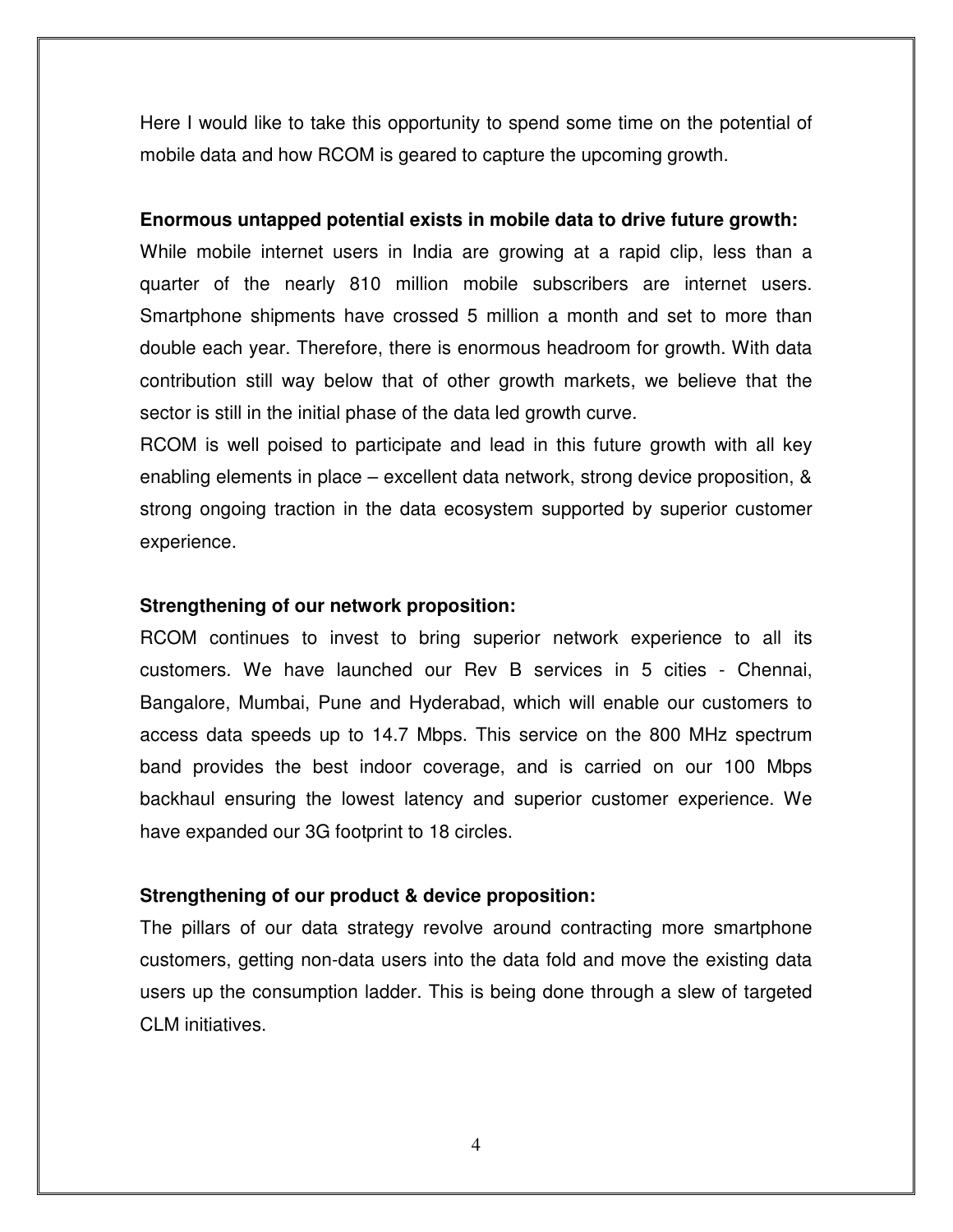- We offer free social networking on various 2G and 3G plans wherein customers get free access to WhatsApp and Facebook, especially targeted at the youth segment.
- In course of the quarter, we partnered Samsung in the launch of their flagship tablet series - Tab S.
- Our smartphone portfolio has been expanded to 20+ across brands and pricepoints from just 4 a year back, riding on the evolution of dual technology chipsets.
- We have gained significant traction in our smartphone bundled plans across the entire spectrum of entry level to high end devices across retail and corporate customers

#### **Significant focus on enhancing customer experience:**

- RCOM has recently embarked upon an initiative to launch 350 full service franchised retail outlets offering full gamut of services to our customers and also innovative self-care options. In the next four months, we will expand our reach to 1,000+ franchisee owned franchisee operated retail outlets.
- We also saw significant increase in the adoption of the Reliance Instacare App (over 5.3L downloads) with a high proportion of users utilizing payment and recharge features.
- RCOM is set to launch an exclusive and revolutionary Twitter based self-care service, which is the first initiative in Asia and only second in the world by any Telecom operator. This unique service allows subscriber to pay/recharge online, check latest offerings and account details and buy product & services through Twitter.

Thus, our concerted data strategy execution across consumer segments has begun to show results with 3G data subs having grown 16.1% to touch 15.1 Million subscribers. Additionally, our data usage per customer, already the highest in the industry, has further grown by 12.9% Q-o-Q.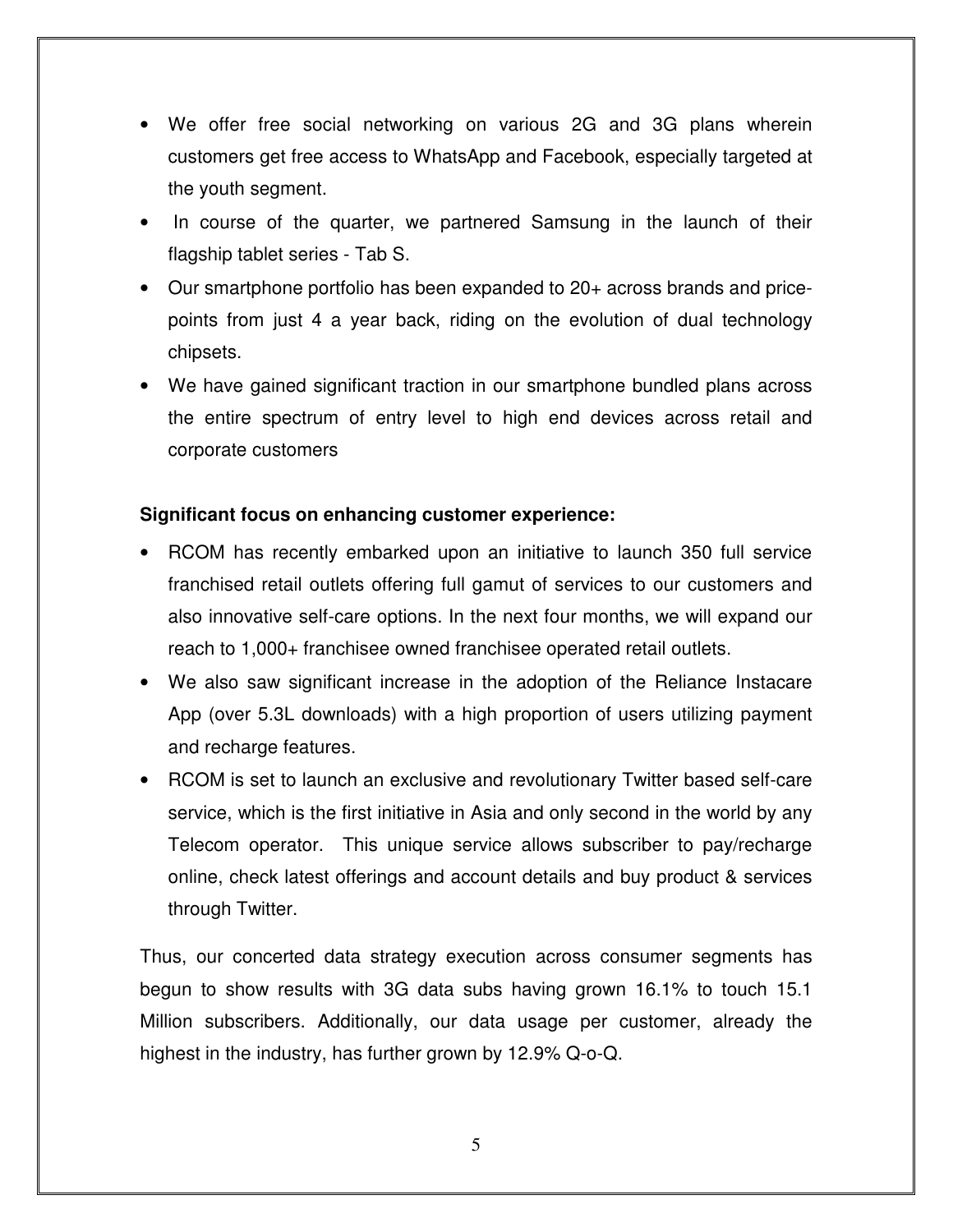#### **Having said that - Voice, however shall continue to remain important:**

The days of hyper competition in the industry with enormous pressure on voice tariffs are clearly behind us. Voice still constitutes~85% of overall industry revenues and with the new regime of stable voice rates, revenue & margin visibility for operators shall continue to improve.

Now, I would like to share our views on the regulatory environment and other key updates this quarter:

## **1. The latest TRAI recommendations if executed spell a host of positives for the sector but pricing needs to be relooked:**

Very recently, TRAI has come out with recommendations on the "Valuation and Reserve Price of Spectrum for Licenses expiring in 2015-2016". Some key positives that we would want to highlight are:

- The regulator has recommended a clear road map for the availability of spectrum which will immensely help operators in their medium to long term network planning.
- TRAI has indicated that currently, inadequate spectrum supply is a big constraint for quality of service to consumers and overall sector growth.

We fully endorse the above views and feel that shortage of spectrum in the impending auction may lead to artificially high bidding levels and resultant unviable clearing prices for the auctioned spectrum would be very sub-optimal for the industry.

However, TRAI's recommended increases in reserve prices in both 900MHz & 1800 MHz despite recent auction discovered prices being available, run contrary to the above. Also, in our opinion, the different evaluation methodologies used by TRAI fail to take into account circle specific economic parameters and thus have resulted in exaggerated valuations especially for B&C category circles. Our stand is as below:

• Reduction in reserve prices particularly in B&C category circles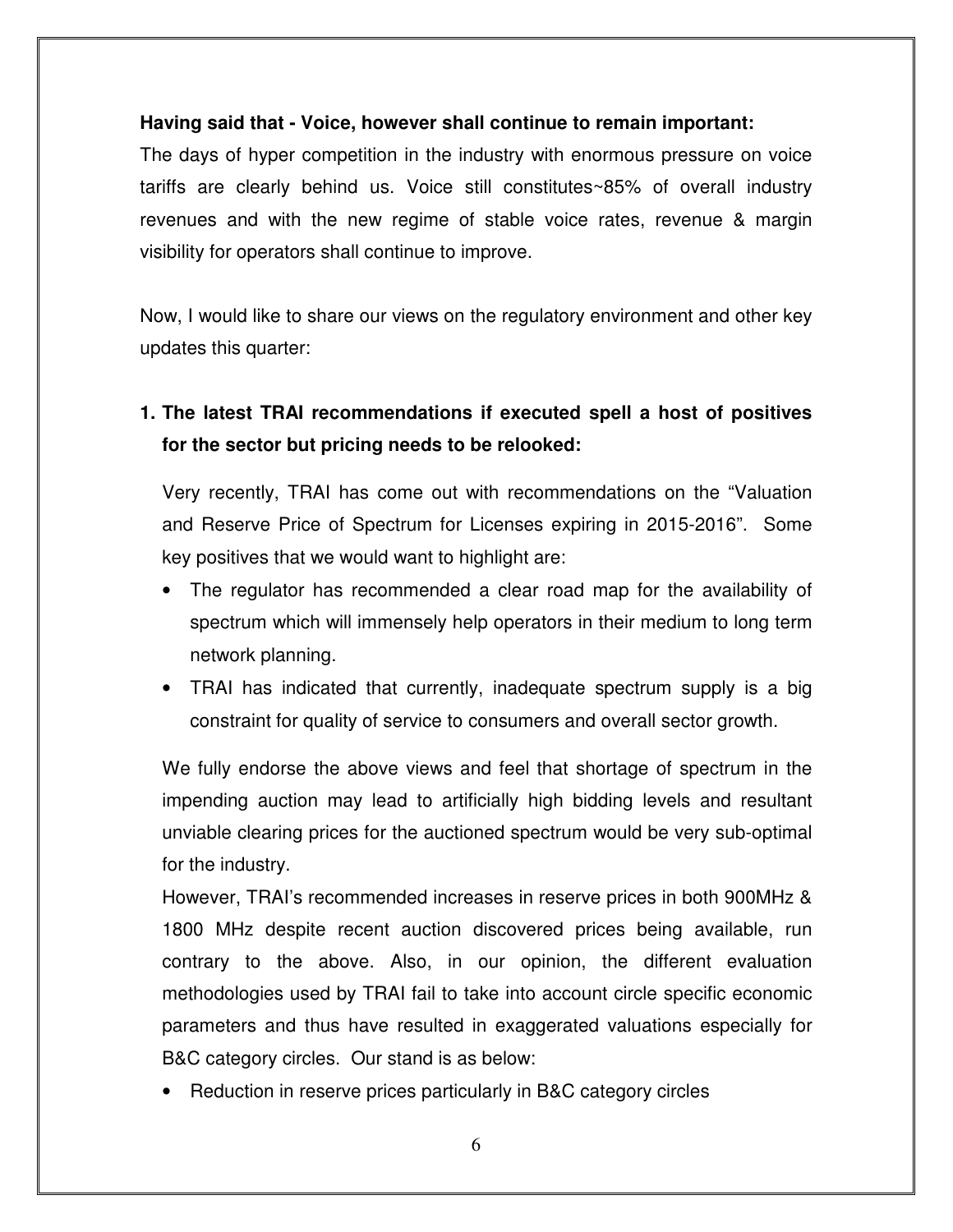• No auction till adequate spectrum is made available across all bands simultaneously – 800MHz, 900MHz, 1800MHz & 2100 MHz

7 Reliance Telecom circles are up for renewal in 2015. Most of the other RCOM circles will come up for renewal only in 2021. The cost burden for renewals would be relatively lower for RCOM because all renewal circles are category B (2) & category C (5) circles. Further, all these circles have 5MHz of spectrum each in 800 & 2100 MHz bands beyond the spectrum up for renewal. Hence, adequate spectrum exists to ensure full range of voice & data services to our customers.

## **2. Clarity on spectrum trading guidelines is critical for the long term health of the sector:**

Spectrum is the most valuable asset in an operator's balance sheet and a clear trading policy will allow operators to use this asset efficiently to provide better quality communication infrastructure. It is a critical need of the telecom industry that in the current optimistic economic scenario (with stable government, revived investment sentiment), spectrum availability and spectrum trading policies are given requisite impetus for urgent implementation. In the recent ministerial pronouncements, it has been indicated that the policy on Spectrum trading will be in place by end of this year. We welcome this initiative and also look forward to the government coming out with a clear roadmap on the spectrum availability to allow operators to plan the future growth and to fulfill the objectives of "Digital India".

## **3. The government's aggressive implementation of the "Digital India" vision will help unlock significant opportunities for the telecom sector:**

 The vision of Digital India is centered on 3 key areas – Digital Infrastructure as a utility to every citizen, digital empowerment of citizens and governance & services on demand. These translate into the expansion of Broadband connectivity at village level, improved access to services through IT & Mobile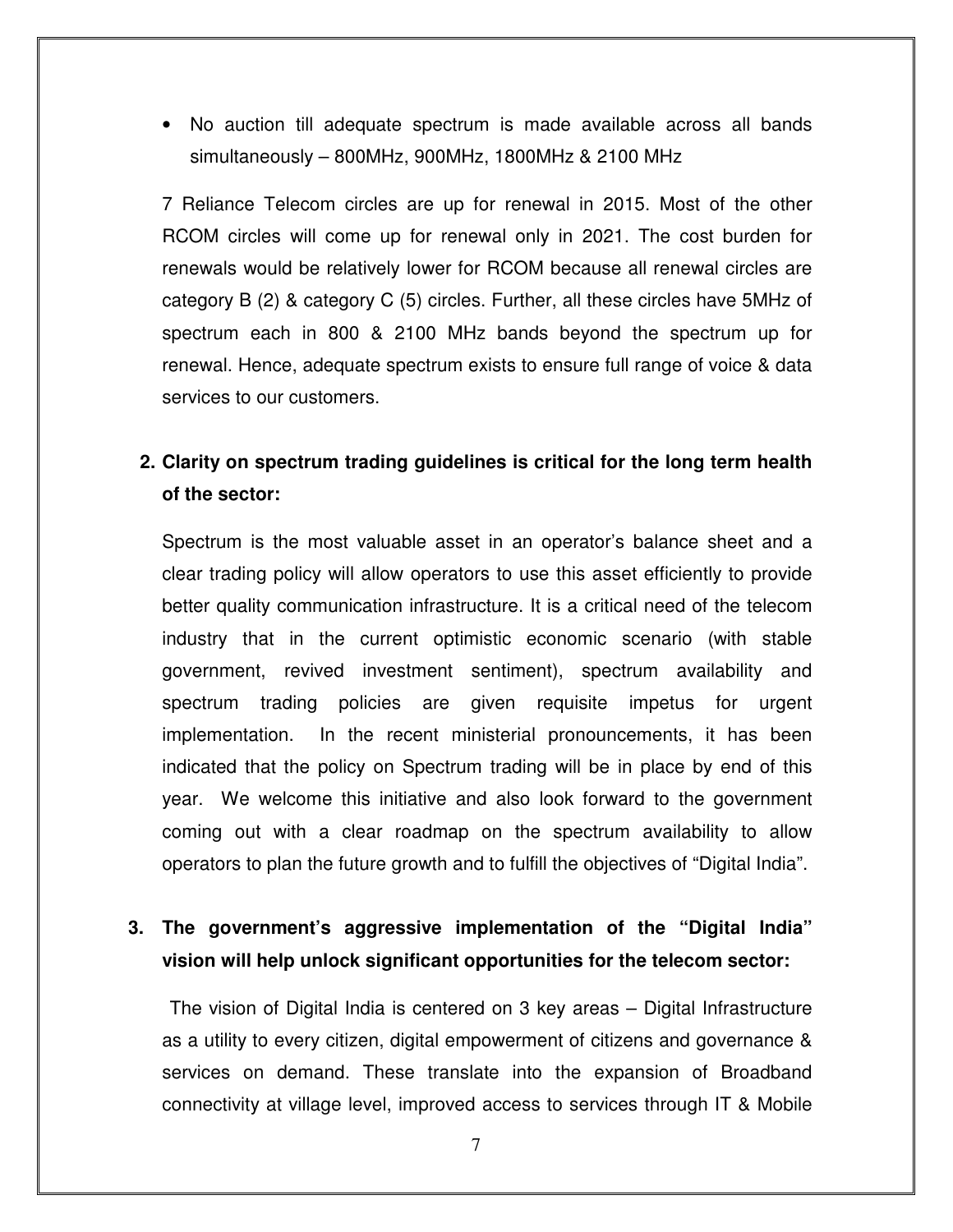enabled platforms, and greater transparency in Government processes. The government has stressed the need for a telecom-led revolution to fully leverage its potential.

 Going forward, we expect this to manifest into sizeable opportunities for the sector in the following areas: high speed internet connectivity, hosting & cloud services, mobile commerce, and smart applications to name a few.

Now, I shall share some other key developments in our India operations.

Having delved in the key developments and strategies in the Consumer space, let us take a look at important developments in the India Enterprise & Carrier businesses:

## **1. ICT adoption by SMEs & demand for cloud services in India are key drivers for the Enterprise segment:**

In the past few years, the enterprise market has evolved in terms of its requirements and composition. Small and medium enterprises (SMEs) are now emerging as a key focus area for operators as they increasingly adopting ICT solutions to drive operational and capex efficiencies. Further, unlike large enterprises, SMEs have negligible in-house IT capabilities and are thus dependent on service providers for their security, communications and IT requirements. Numbering over 48 million and employing over 40% of India's workforce, they represent a tremendous opportunity as they increasingly board the ICT bandwagon. We expect the rising SME demand coupled with increasing appetite for enterprise mobility applications & cloud services to drive double digit growth in this segment. RCOM is a leader in the enterprise space and continues to expand its coverage and service offerings.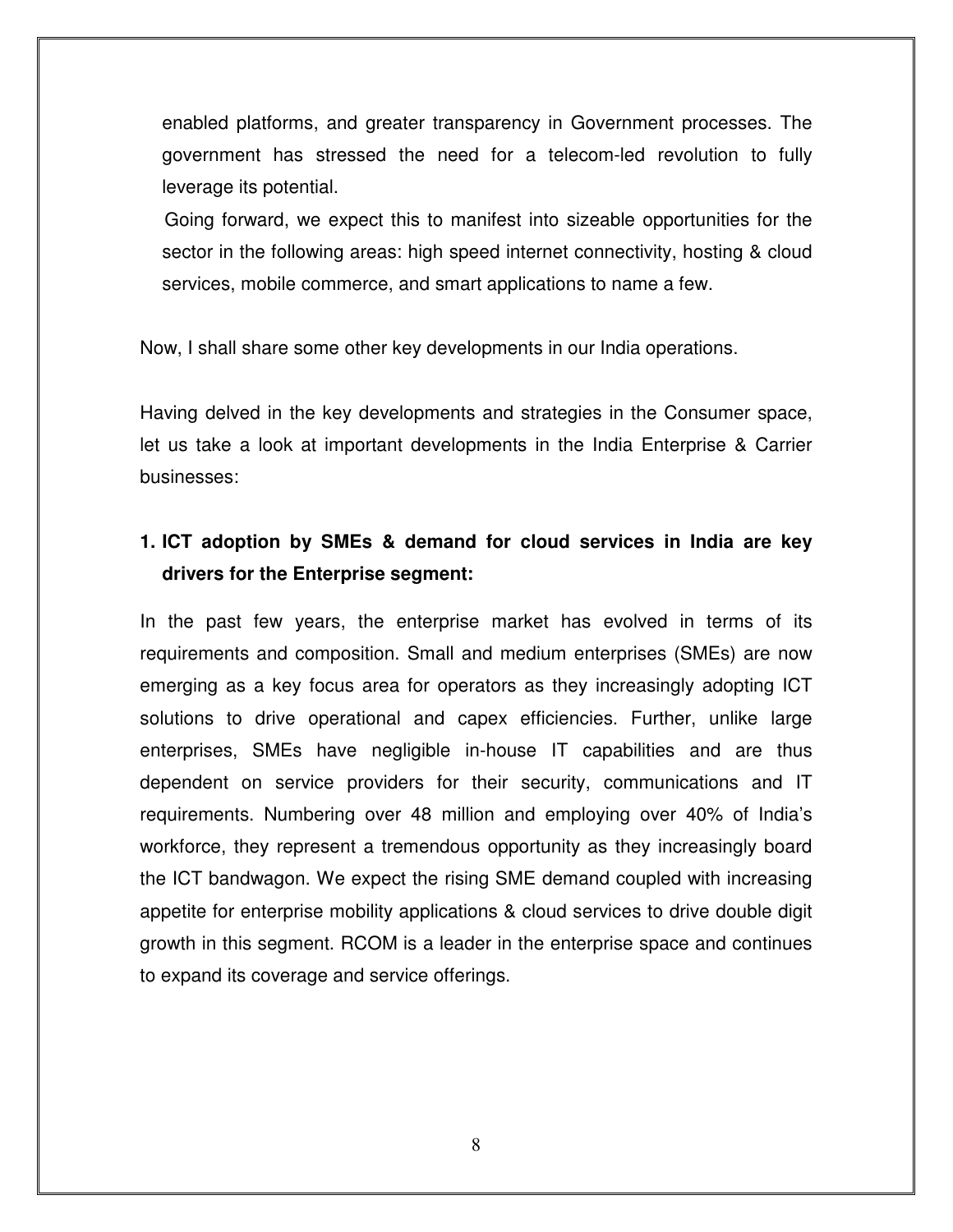## **2. Strong performance in the India Enterprise business:**

Our India Enterprise business continues to be on the growth track through strengthened engagement with marquee customers & acquisition of new logos. The future growth of the telecom addressable enterprise business will be driven by SMEs, uptake in non-traditional geographies & penetration of new products and services

- We cater to over 850 of the top 1000 large enterprises & nearly 50,000 medium and small enterprises across the country. In the last quarter, we continued our business expansion into tier 2 and 3 cities.
- We are among the market leaders in MPLS & Internet services.
- Reliance IDC is one of the largest players in the country with 10 data centers across India and 1.1 Million Sq. Ft of data center space.
- We made a strategic shift in our business model by moving up the value chain, from pure co-location services to managed services & cloud play- IaaS, SaaS & PaaS, in order to address the changing trends in the Enterprise space. RCOM aims to become the leading cloud services provider in India, leveraging its Data Center competencies.
- We are also developing on Data Protection as a Service offering—DPaaS for short—that would offer storage, archival and disaster recovery for Enterprise data.

In the third quarter, we shall continue to focus on enhancing our market share in MPLS, Internet and cloud services through product & service innovation, geography expansion & ecosystem collaboration.

## **3. Strong performance in the Carrier business**

• We had another great quarter of performance in our NLD & ILD businesses where we signed sizeable contracts with marquee Indian and international clients with a major focus on recurring revenue deals and monetizing assets.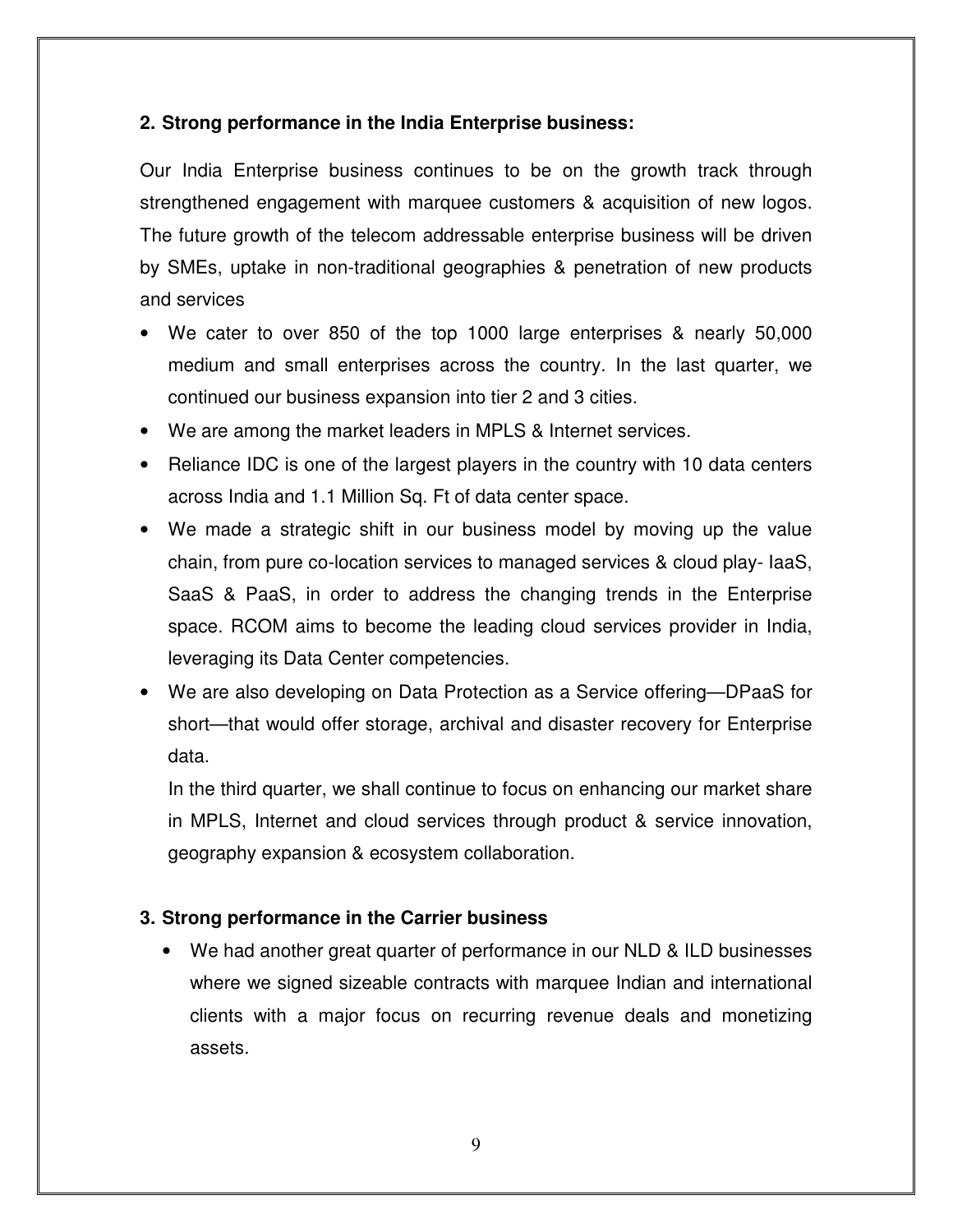• We have made good progress on intra circle fiber delivery to Reliance Jio and all NLD fiber (Inter-Circle) deliveries will be completed in this Financial Year.

The outlook for Q3 remains fairly positive with focus on Infra sales monetization & additional revenues from hubbing.

#### **Now let us take a look at important developments in our Global operations:**

In another sign of investor confidence in RCOM, Global Cloud Xchange successfully debuted in the Global Capital Market by raising USD 350 million fixed rate notes maturing in 2019.The demand in overseas markets was very strong. USD 250 million is being used to refinance the existing bank loan facility entered into by Reliance Globalcom B.V., and the rest of the proceeds are being used for Capex and general corporate purposes.

In Q2, we invested in future growth of the GCX global network by

- Initiating the process of a PCX cable between Japan & the USA as well as an ICX cable between India and Singapore. The completion of these two systems will allow us to span the globe with our own subsea cable systems.
- Adding 100G capacity to our global IP backbone taking the total capacity to 800G.
- We built a unique cloud platform 'Cloud X' and deployed two cloud nodes in Silicon Valley & Hong Kong with London installation underway. 20 nodes shall be completed by mid-2015. We have established a robust prospect funnel for the same.
- Our new enterprise-class Cloud switching structure is deployed across the world's largest private subsea cable system to enable automated deployment of cloud services –a market first.

GCX expects sustained growth in the coming quarters leveraging on our enhanced network capability, broadened suite of existing products and services and new opportunities across our Cloud platform.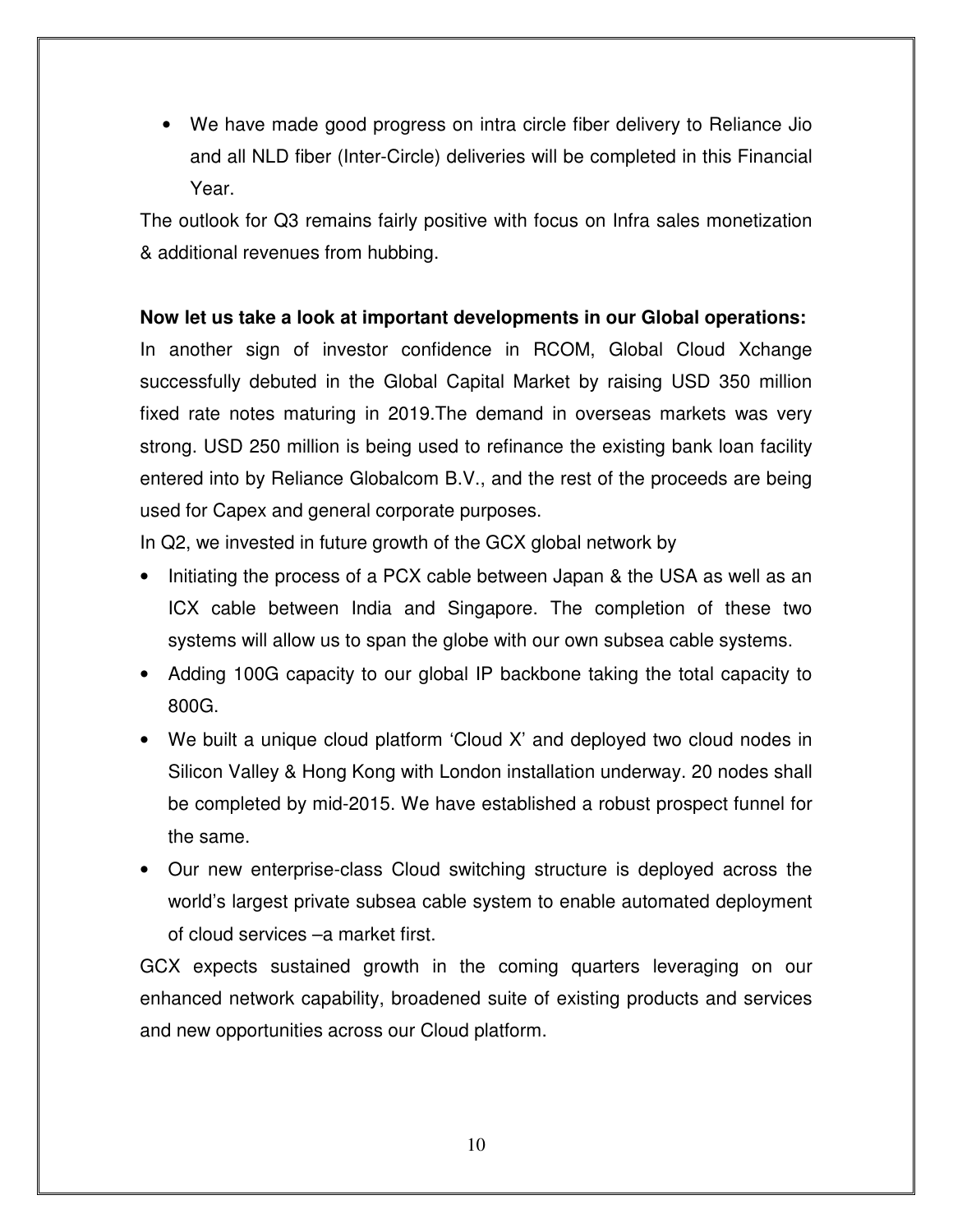## **Some other key updates for the quarter are: 1. RCOM's participation in the "Jan Dhan Yojna"**

RCOM is one of the first telecom service providers to be ready to participate in the Government of India's "Jan Dhan Yojna" with its USSD platform-based mobile banking services to enable banking transactions for its customers. Financial inclusion is a national priority and we are proud to launch this platform which can offer basic financial services even in areas that are beyond the reach of traditional banking.

#### **2. RCOM is aggressively pursuing de-leveraging initiatives**

RCOM is in the process of driving various initiatives to deleverage its balance sheet. The company, as you are aware had raised Rs. 6,100 Crore through India's largest QIP offering in the previous quarter. Our net debt has been brought down to Rs. 36,334 Crore which helped lower interest burden. Apart from this we are in the process of securitization of tower receivables, selling non-core assets, and monetization of real estate assets as well. We have already begun to strengthen our balance sheet and we expect to see further improvements flow from the stated initiatives over the next few quarters.

#### **In conclusion, I would like to reiterate the following**:

- TRAI's recent recommendations on spectrum roadmap are a step in the right direction; however, the pricing recommendations are counter-productive and need to be relooked.
- Implementation of spectrum trading policies will significantly improve the quality of services for consumers.
- RCOM expects renewed thrust on telecom sector in the backdrop of the government's ambitious "Digital India" vision.
- RCOM continues to innovate through differentiated products and services with a focus on expanding data revenue base and enhancing user experience for both voice & data customers.
- RCOM continues to be a leader in the Indian enterprise space across IDC, Internet & MPLS.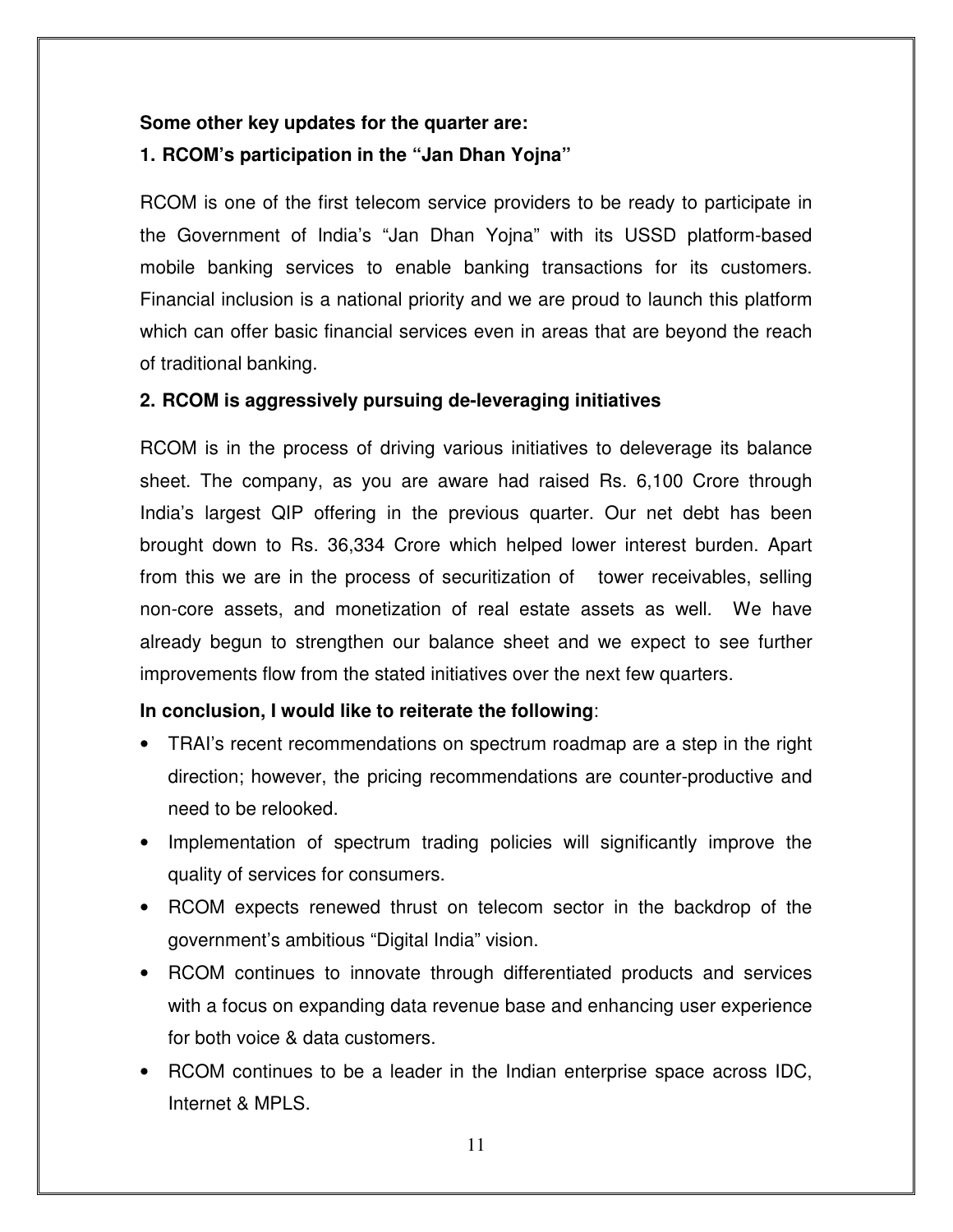- RCOM maintains its market leadership in the NLD & ILD segments and is focused on asset monetization & expansion of new revenue streams.
- RCOM continues to invest in partnerships & infrastructure growth in both in its India enterprise & global operations to deliver cloud offerings.
- RCOM is actively working on various initiatives to improve operating metrics, to de-leverage the balance sheet and achieve enhancement of shareholders' value.

Thank you. And I would now like to hand you back for the Q&As.

## **Operator:**

Sure sir. First in line we have question from Mr. Kunal Vora from BNP Paribas, you may go ahead.

## **Kunal Vora:**

Thanks for the opportunity sir. First question is on your network investment. 2G and 3G side for the last few quarters has been constant. Is there a plan to increase capex or you are happy with the current level, considering data volumes are growing fairly fast? That's one.

Second is on the strategy for the 800 MHz spectrum going forward. Would you recommend auction of additional 850 MHz spectrum and would you like to increase your holding in that spectrum band? And also, once there is a benchmark for liberalizing 850 MHz spectrum, would you like to liberalize your spectrum holding and launch LTE on it in the next two, three years? That's about it.

## **Gurdeep Singh:**

Thanks, Kunal, Gurdeep here. Firstly, on the Capex guidance, our Capex guidance continues to be about Rs. 1,500 crore for the year. And you would recollect, a little over Rs. 300 crore is what we invested in the last quarter. So it's in line with our guidance. Having said that, you would recollect that we had invested upfront into the 3G infrastructure, when we rolled out the fiber optic network which is crucial for a seamless data delivery, way back when we rolled out our 3G services.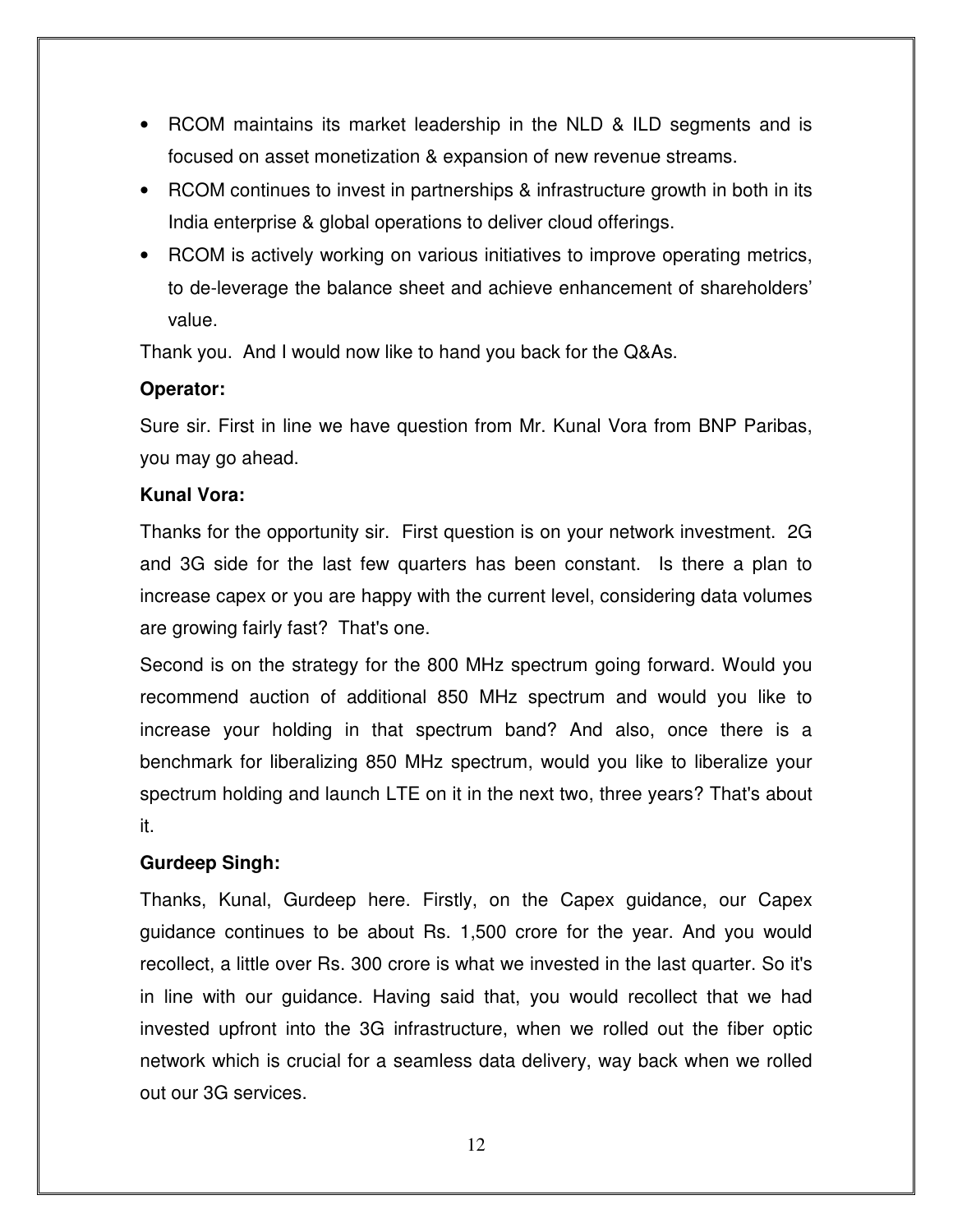We currently have networks in 3G at various levels of utilization and we see that capacity and coverage today is sufficient enough for us to drive the next level of growth. We are carefully watching the smartphone penetration. As it moves to the Tier B and Tier C towns, it will help us take the network expansion further. So, till such time, our Capex guidance continues to be in the similar region.

#### **Kunal Vora:**

In terms of number of sites  $-$  just a follow-up there, in terms of number of sites, like you're at 11,000, while the GSM incumbents are well above 25,000 now. So, is there a coverage mismatch and doesn't it hurt your investment?

#### **Gurdeep Singh:**

Kunal, it doesn't, because you've got to see the mix of the circles that the other operators have versus us. We have three large metro circles, which don't have an expansion capacity beyond 100%, so which is your Mumbai, Delhi and Kolkata. And balance of it, most of them, barring MP, CG and Bihar, are C circles, and hence, given the smartphone penetration in those areas, we are well covered. 3G is a business different than 2G. I mean, here you cannot take network ahead of smartphones. Well, you can, that could be a one strategy, but it is purely dependent on devices on the network. So, we need to move hand-inhand with the smartphone penetration, likely investment and the likely period of that returns.

Second question on spectrum; 800 MHz is a valuable spectrum. We are currently using it for rendering Rev A and the Rev B services. As you've heard little while ago, we have upgraded many of the cities to Rev B to deliver 14.7 Mbps. Some of our competitors have given up the spectrum in the CDMA space, giving us an ample opportunity to be the lead player in the dongle business, which continues to be our core thrust. Going forward, as we look forward to the liberalized spectrum in the same space, 850-megahertz, when it is liberalized, is a very formidable in-building spectrum for rendering LTE services. We are absolutely open to liberalizing the spectrum as and when we see the ecosystem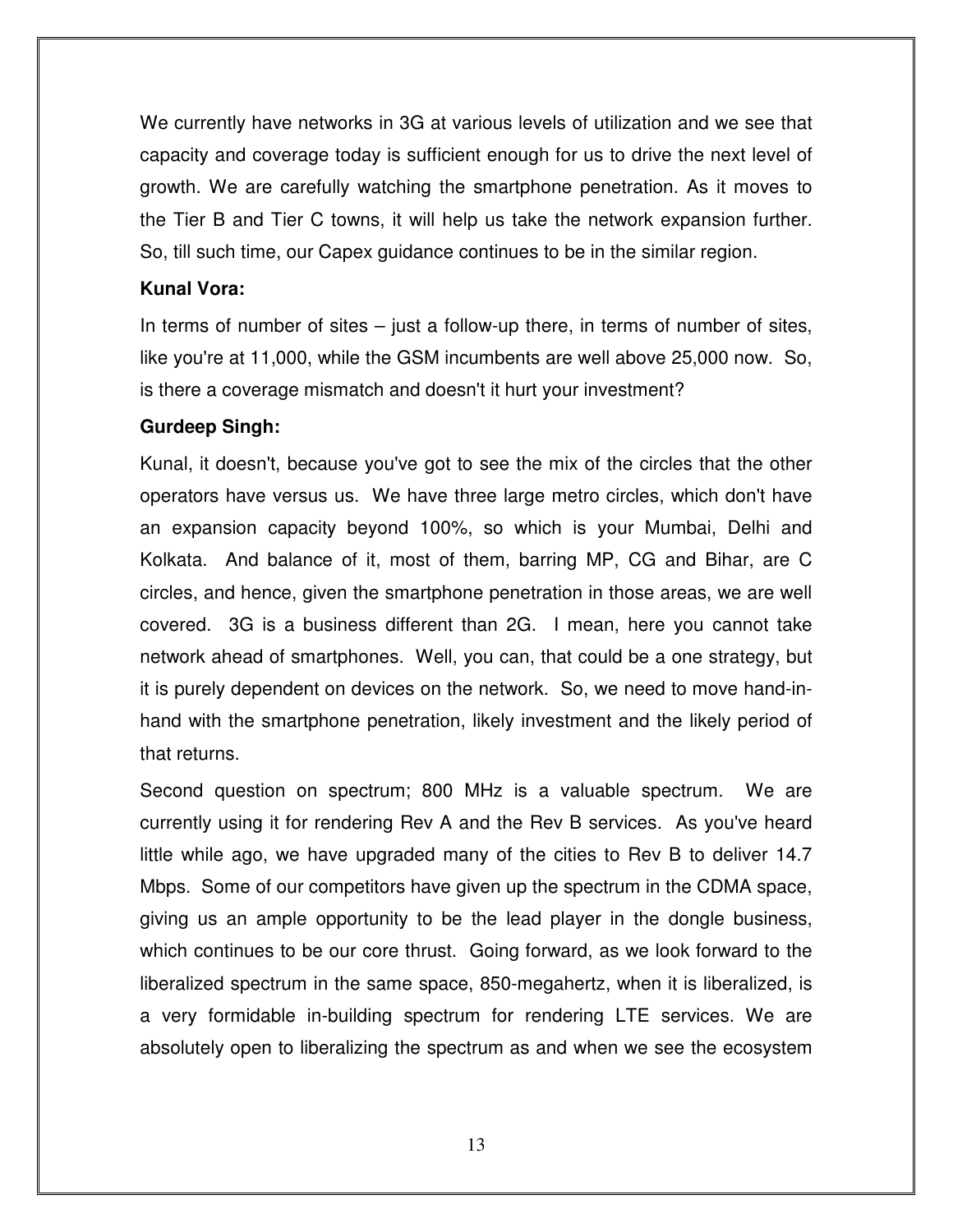developing and we believe that the market will be right for the LTE products and services.

#### **Kunal Vora:**

Just one follow-up there. So how do you see the 850 MHz LTE ecosystem right now? Do you think it's still some time away before it becomes mainstream and assuming that you want to do LTE, what proportion of your existing revenue would go away?

#### **Gurdeep Singh:**

Well, to give you a little bit of background on the 850 MHz LTE, I think whole of Korea is on LTE. There are other major players too; including now AT&T going into the 850 MHz LTE and I just heard the other day that Vodafone in Australia has gone Pan Australia 850 MHz LTE. So I think it is about time that the ecosystem is developing and we believe it's still maybe one to two years away when we have a fully ready ecosystem where we can take it to the mid level consumers.

And at this moment, there are only little over 250 million Indians who use Internet. I think the basic market to come for Internet for both 2G and 3G, with 3G being less than 10% usage on the population, it is still five-fold than the market that we are serving. So there is enough and more for us to drive penetration, affordability, adoptability in 2G and 3G to make good use of the current spectrum that we have.

#### **Kunal Vora:**

Okay. Thank you, sir. My questions are answered. I'll come back later if I have anything else.

#### **Gurdeep Singh:**

Thank you.

## **Operator:**

Thank you Sir. Next question comes from Mr. Srinivas Rao from Deutsche Bank. You may go ahead.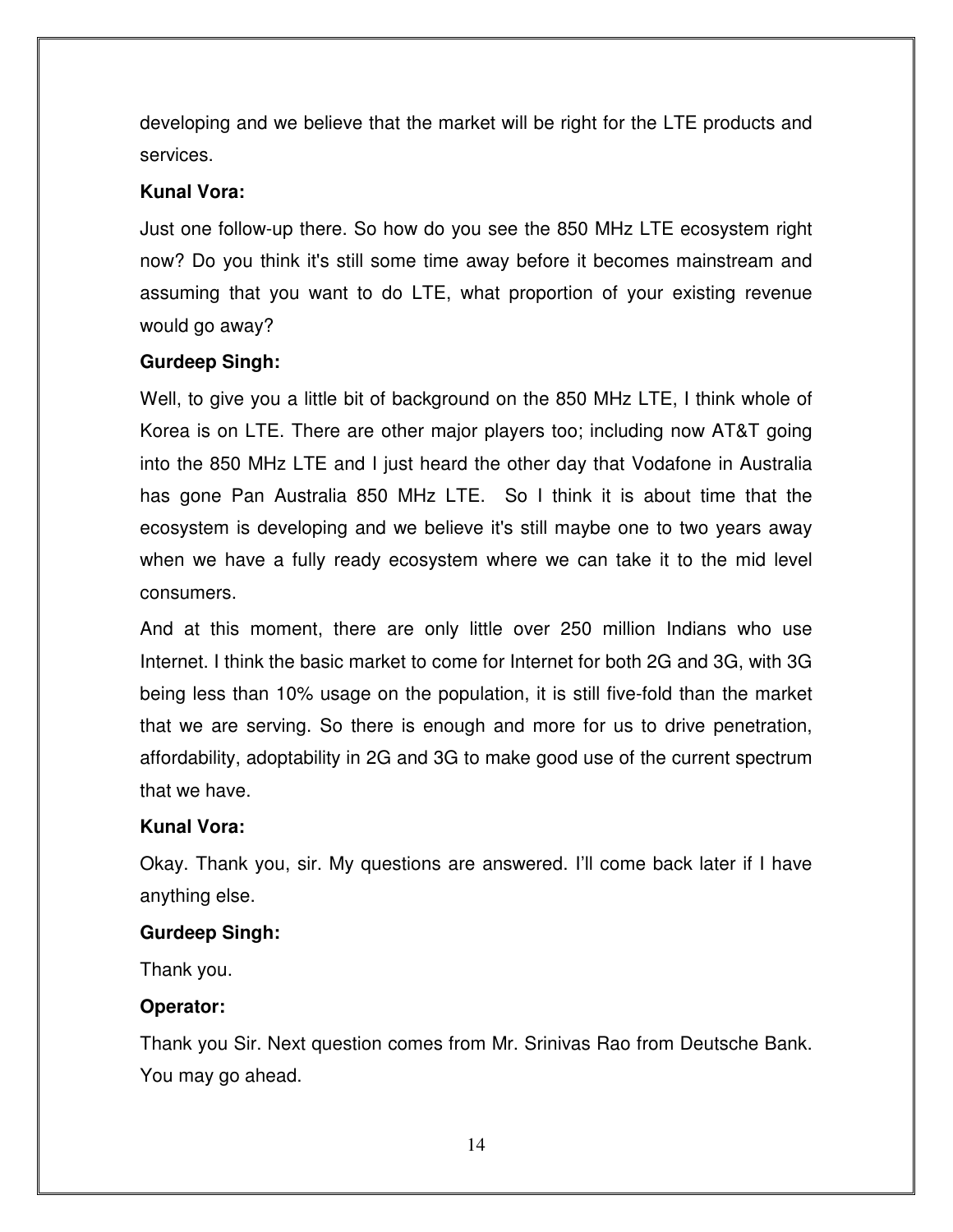#### **Srinivas Rao:**

Sir, thank you very much. I have two questions. First is on your operating side, which you have been suggesting for the last couple of quarters that your focus is on paid minutes and cutback on the so called free and promotional minutes. Your revenue growth obviously is trailing your peers. When can we see the drag of CDMA revenues to end so that revenue growth can move closer to the peers? Secondly, could you help us understand, I mean just from a finance perspective as to how much money has come in into the company as a result of the QIP, and where is it reflecting in the cash flow statement?

#### **Gurdeep Singh:**

Okay, let me answer the first one right away. In terms of the revenue performance growth, as I mentioned last time that our consistent endeavor has been to improve paid and profitable minutes. Over the last three or four quarters, we have considerably attempted to change our revenue mix and customer mix by bringing very unique products like 3G@2G, then One India One Roaming, and now social networking is freely bundled with our data Internet plan. I think all of this is helping us to acquire postpaid customers, corporate and SME customers and also in 3G circles, become one of the preferred ones on the MNP.

The contribution by the growth engine of the company, GSM and the Internet business has now moved up to a little over 72%. The pure-play CDMA voice is now less than 28%. But the good news in CDMA is that which we said last time also that we are moving towards a near stop bleed and I think in the last two months, we have now observed a kind of flat voice revenue on the CDMA.

It has happened because of two reasons. One, we have sharpened our focus on the segment. We believe the bundled sales are a great excitement for the CDMA community. We today sell – nearly 15% of our sales are bundled sales versus 5% same quarter in the previous year. Second, there are over 20 smartphones now in CDMA, which is helping our customers upgrade and those who really vouch by the quality and the experience on the CDMA, are more than happy to stay put in the CDMA network.

15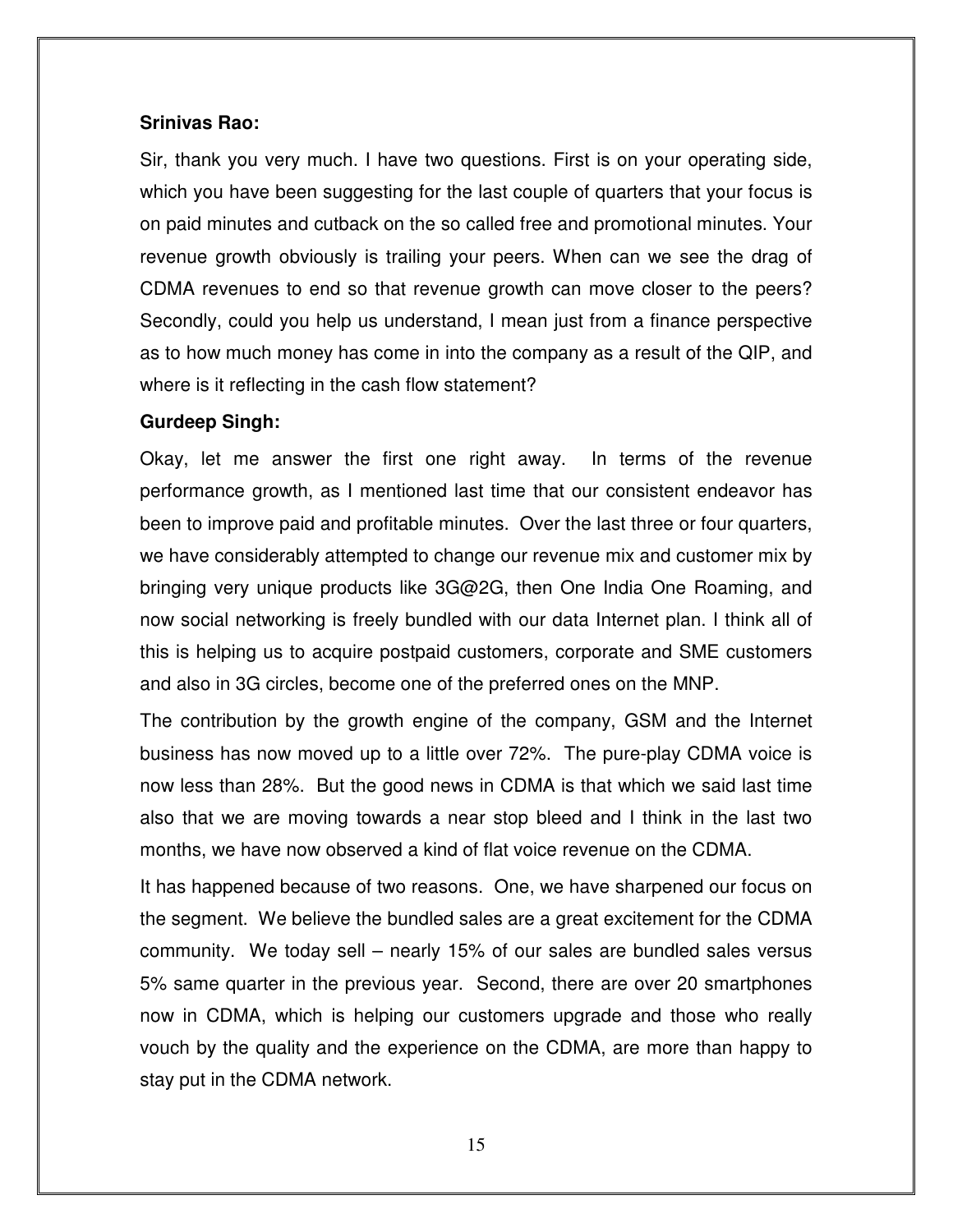I think as we go forward, all the chipsets and I've been saying this in the past, are becoming universal chipset. They are only software locked and depending on the country and the bands operating, the handset makers will operate or open those codes for every band to be workable on the phone. I think there has been a hue and cry by all telecom operators across the world, because we cannot limit the consumer choice of purchase of a handset to a particular band, to a particular operator and that's immensely helping us as we're moving forward.

We believe that in a year's time from now when we speak same quarter next year, probably the universality of the chipset would have come down to a \$60 phone and that will truly demolish the boundary between CDMA and GSM. It will be technology-agnostic phones, which will help us expand that market.

We do not see, in the next couple of quarters, a growth in line with the market growth in the CDMA voice business, but our GSM and Internet revenue business will certainly continue to beat the market growth. Hence, comfortably one can assume that wireless business in totality will deliver mark-to-market performance now and going forward in the coming quarters.

#### **Srinivas Rao:**

Thanks Gurdeep. This is really helpful.

#### **Gurdeep Singh:**

Thank you.

#### **Manikantan Iyer:**

Yes, Srinivas, on the QIP front, the Company received Rs. 4,808 crore from the QIP proceeds and a preferential allotment of Rs. 650 crore, totaling to Rs. 5,458 crore during this quarter and the same has been reflected as a part of cash flow from financing activities in the cash flow statement.

#### **Srinivas Rao:**

But the cash flow from financing statement only shows an inflow of Rs. 2,133 crore.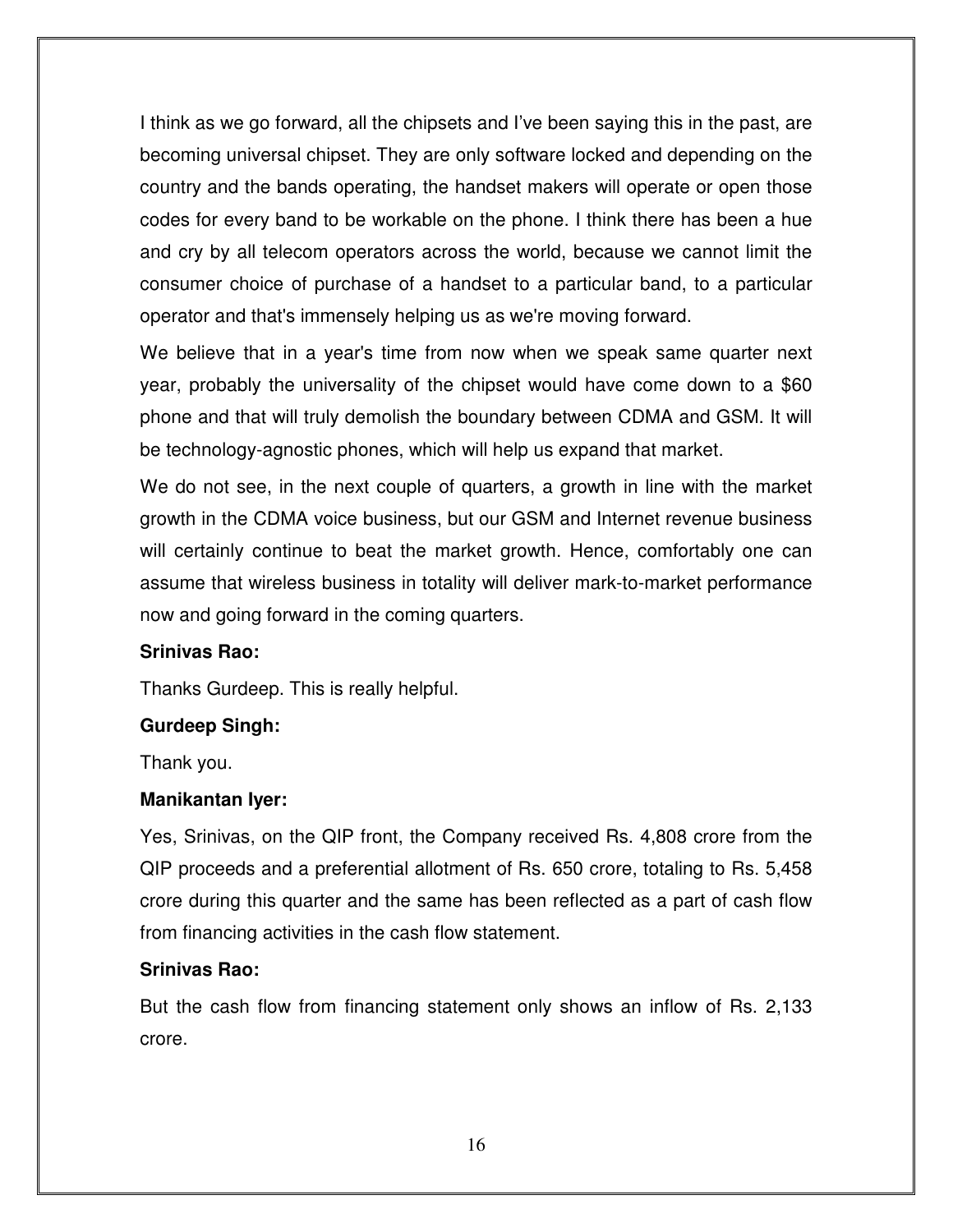### **Manikantan Iyer:**

That's right, because what is reflected here is the – summarized financial cash flow statement. Maybe we can take it offline and give you the breakup.

## **Srinivas Rao:**

Okay. Sure. No problem. Thank you.

## **Operator:**

Thank you. Next question comes from Mr. Rajiv Sharma from HSBC. You may go ahead.

## **Rajiv Sharma:**

Hi, thanks for the opportunity. Just one question. I missed out; I think you made some comments on this. How do you want to use your 850 MHz spectrum going forward and will you be looking at adding 850 to your existing 850 MHz spectrum?

## **Gurdeep Singh:**

Rajiv – thanks for your question. Well, I said that, currently 800 MHz CDMA is being used for CDMA 1x, Rev A and Rev B services. When you liberalize that spectrum, it's a great spectrum to launch HSPA or LTE services. And as I said a little while ago that we're keeping a close watch on the ecosystem, which is fast evolving in 850 LTE and we will look at maybe as a sample case, one or two circles maybe in the next financial year to be ahead of the curve, learn the nuances of LTE and then take it to the market by the circle, by the geography where we see the larger returns.

## **Rajiv Sharma:**

Okay. And there were some initial comments made on spectrum trading getting permitted and RCOM is excited about that getting permitted. So, can you help us understand how you plan to benefit from spectrum trading?

## **Gurdeep Singh:**

Rajiv, spectrum is a scarce commodity as far as we are concerned. You know world over what kind of block sizes of these spectrums are auctioned. And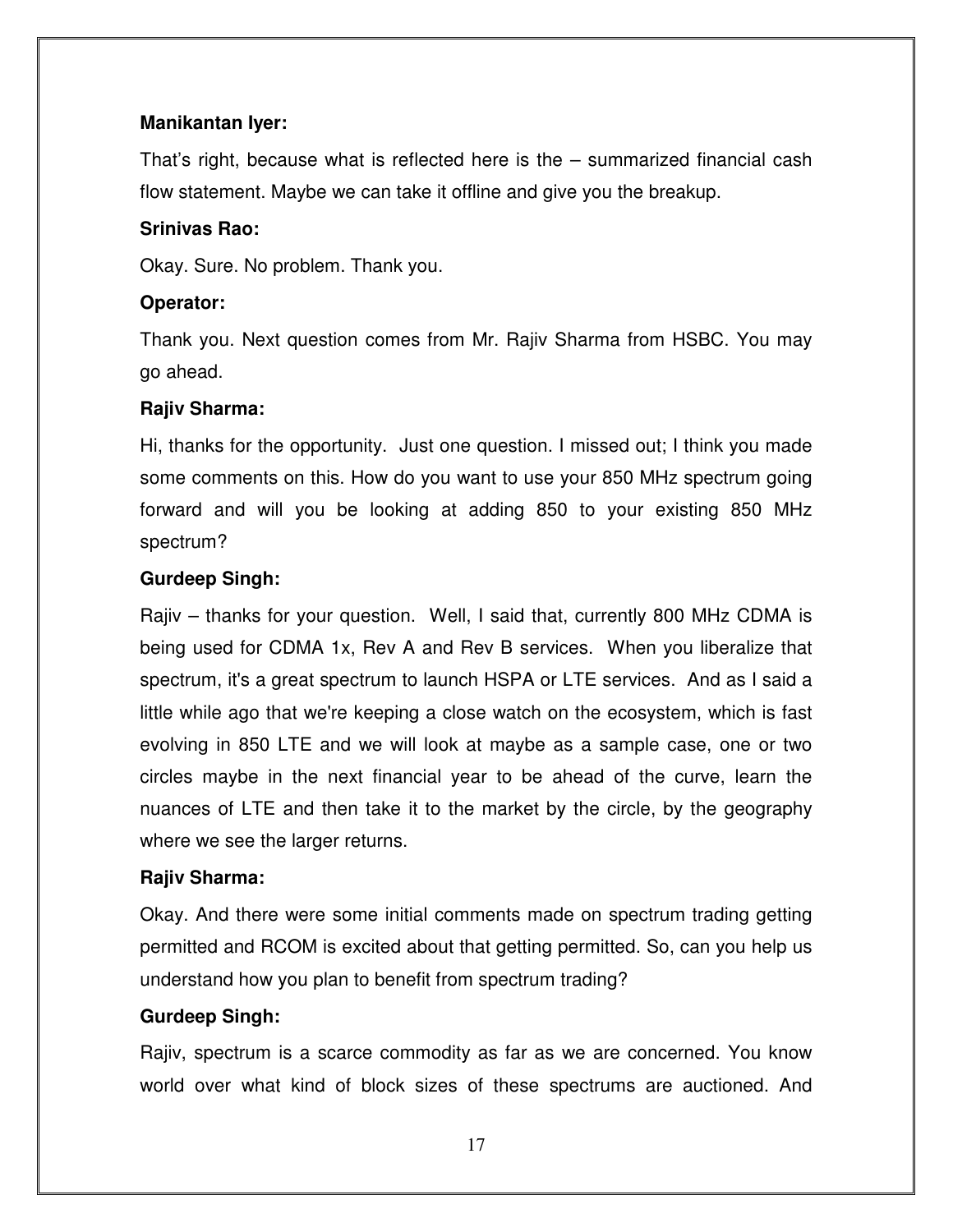hence, any spectrum trading guidelines are helpful and useful, because you don't have to rush to the auctioneer all the time to buy the spectrum and it helps to optimize the use of spectrum. There could be some circles, some areas, lying idle with some operator where they're not making good use as far as monetization of the spectrum is concern. It's easier to trade the tranche over 1 MHz to beef up your spectrum. You can get into unrepresented areas; you can augment capacity without having to wait.

## **Rajiv Sharma:**

Gurdeep, which band would you like to benefit with spectrum trading? Will it be the 3G or it will be the 850 MHz?

## **Gurdeep Singh:**

This is a bit hypothetical at this moment, but I'm saying that, trading only gives you more options than only outright 5 MHz chunk of buying. So it's a good tradeoff analysis to keep the tranches of that purchase. We would be open to any band.

## **Rajiv Sharma:**

And why do you think this 850 MHz auction is, both in terms of format and reserve price, taking so much time, what is delaying this auction? And do you think it is possible that the February auctions are only 900 MHz renewal and there is no 800 MHz spectrum auction along with that?

#### **Gurdeep Singh:**

Rajiv, as you may be aware that in a rare move all the four telco CEOs, we came together and wrote this memo to the Honorable Minister with a copy to the Honorable Prime Minister, urging them to put all the spectrum across the bands of 800 MHz, 900 MHz, 1800 MHz, 2100 MHz into one basket and do a one big bang auction so that the operators can make choicest decisions. Spectrum can then discover its true price rather than a predatory pricing. We certainly support all spectrum bands put together for an auction.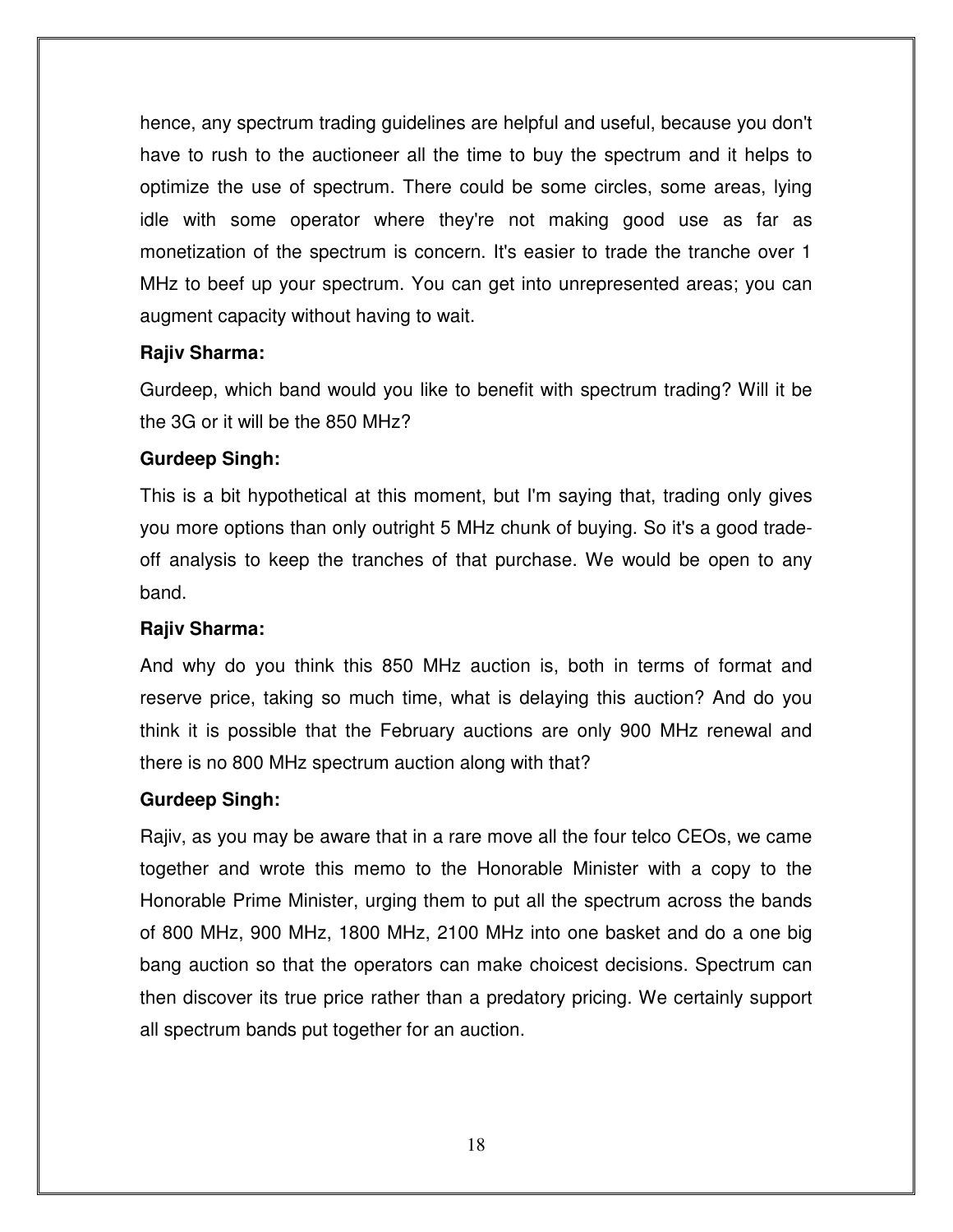## **Rajiv Sharma:**

And what's your stance on the MVNO, because it could be positive for you as it could allow you to leverage your excess capacity in GSM. But the market is already fragmented with nine players. So what's your stance on MVNO?

### **Gurdeep Singh:**

We always support something which is good for the customers. If MVNO can help bring niche marketing and niche positioning that will certainly help consumers make little more elaborate choices, but yes, I do buy your point that there is already a hyper-competitive – not a hyper, but semi-hyper competitive stage in the market, but market at the ground is kind of taking an organic consolidation in anyway. See, MVNOs the world over, have entered only when the pricing was to be disrupted. I think we've entered into the phase of consumer experience and superlative services. And I think that's where probably the MVNOs will struggle hard to put their act together.

## **Rajiv Sharma:**

My last question Gurdeep is, RCOM has lot of 3G spectrum in Delhi and Mumbai, means 5 MHz each. But the data penetration or subscriber base is more with the incumbents. So, what is preventing RCOM to get very aggressive on this unused capacity in 3G and be more disruptive in terms of tariffs and what's your view overall on data rates?

## **Gurdeep Singh:**

Thanks for reminding me that we have a lot of spectrum, 5 MHz, in Delhi. Well, Rajiv it is not. 5 MHz spectrum is just about sufficient for a start-up service. Yes, we are one of three operators in Bombay and Delhi.

How do you measure the success? I mean, you measure the success by the fact that – we cannot do anything about the traditional subscriber base, but when we go and attack the traditional subscriber base of the incumbents with the very innovative products, we are doing many things; 3G@2G rates, One India One Roaming, contract zero plans, which are peace of mind plans, social networking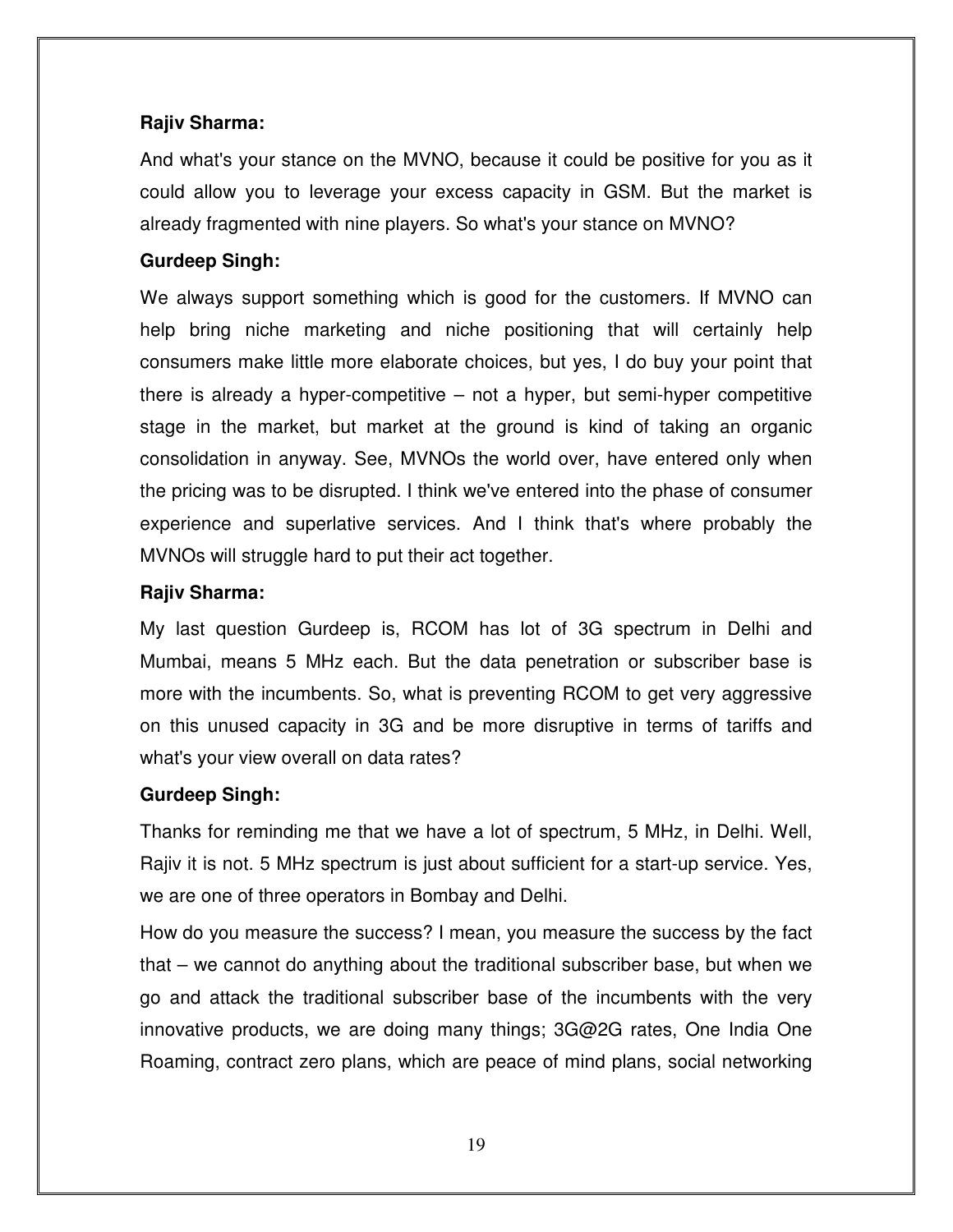bundled with data, which are quite differentiated and we believe are difficult to replicate by the incumbents. They help us at the MNP front.

So if you look at Delhi and Mumbai, we are already MNP positive by value by far. This is contrary to what our position was a year ago. So I would say it is working. B, you also measure your success in terms of what corporate and SME you are winning, and I think we've made a tremendous stride in that aspect.

Data as a world, you've got to be calibrating between the price and the quality of service that you deliver. You won't get too many consumers just because you have very disruptive prices and a very average or below average consumer experience. This is an area where you need to constantly invest, provide superlative experience and balance the two. And I think the efforts that we're making are in the similar direction and we are happy with the outcome of our effort so far.

Third, the acquisition front, you measure by what kind of a smartphones you get on network. So I'm happy to state that nearly 29% of the new smartphones coming into the market in Delhi and Bombay come to our network. So that shows that our strategy is at work and we are consistently changing the mix of our bucket of consumers in Delhi and Bombay.

#### **Rajiv Sharma:**

And do you think entry of Reliance Jio will put pressure on data rates?

#### **Gurdeep Singh:**

Well, I just said a little while ago that only 250 million Indians use Internet, there should typically be over a billion. The market to come for Internet is four times more than the market that we serve. There is enough and more room for everyone to be in this market. LTE is the next level of service. Unless you discover a mass market price for the device that goes down to the last mile customer, this is not a disruptive service. So if it is going to be at a niche level, at the top level, maybe initially with a dongle play, that is something that we will counter to when it comes to. Till such time the launch is a hypothetical question.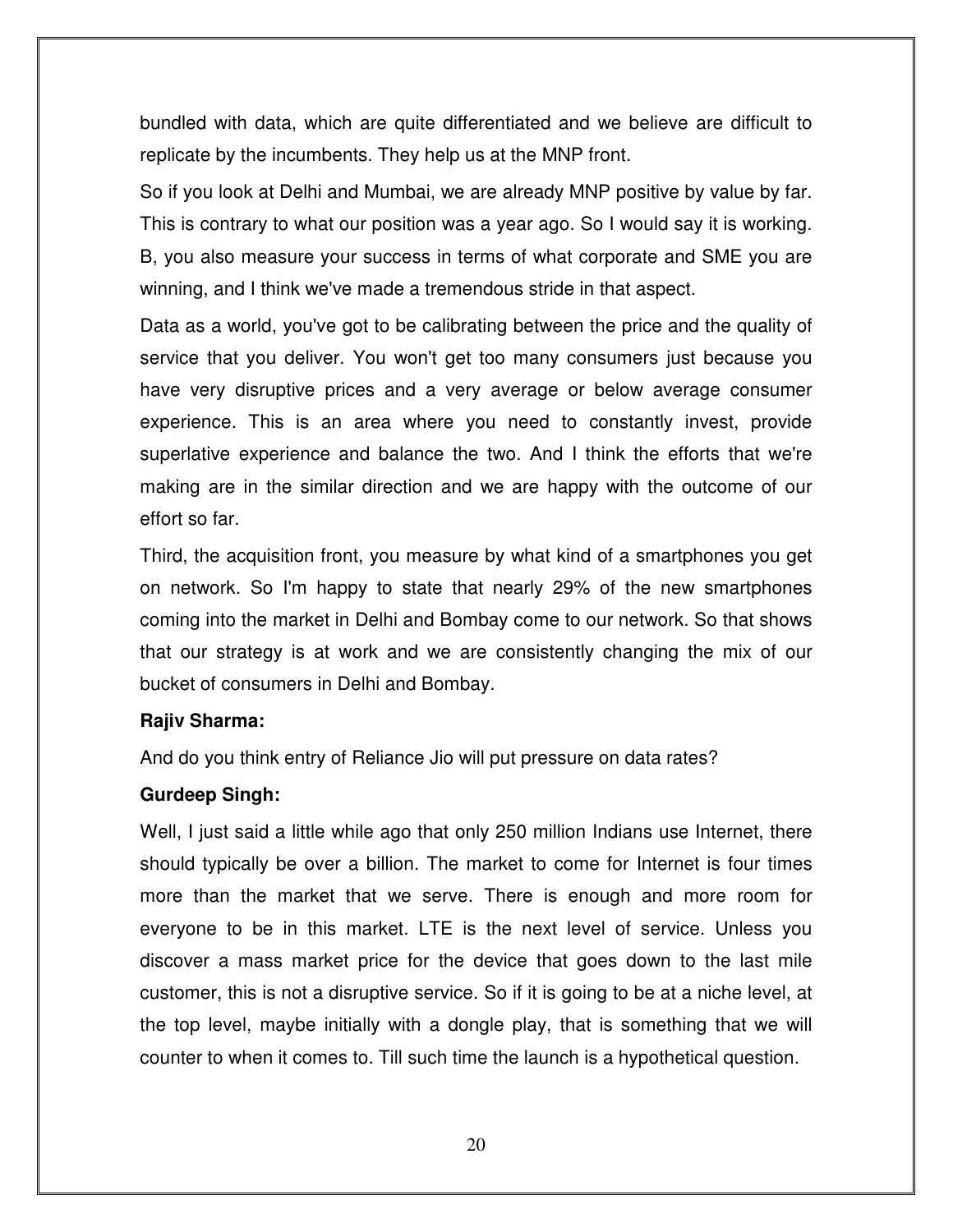## **Rajiv Sharma:**

Thanks. Thanks a lot and all the best for coming quarters. It is very helpful.

## **Gurdeep Singh:**

Thank you.

## **Operator:**

Thank you, sir. Next question comes from Mr. Jitendra Tokas from Citigroup. You may go ahead please.

## **Jitendra Tokas:**

Hi. Thank you for the opportunity. Could you tell me when you will be recognizing the revenues from the intercity fiber deal?

## **Gurdeep Singh:**

Well, as we said in the past also that we have a deal at three levels, the intercity fiber, intra-city fiber and the towers. We are in the process of delivering them. We have been delivering and it is fair to assume that we have been receiving the accruals against some of the deliveries that we have made. Given a very high confidential nature of the contracts that we have with Jio, we are sorry, unable to disclose the exact amount at this moment, because this will then lead to, surely analyzing about the possible date of the launch of the Jio. However, as I said to the channels this morning as well, we hope to conclude the delivery in near future.

#### **Jitendra Tokas:**

Okay. And just one more question, please. Are there any one-off in this quarter?

## **Gurdeep Singh:**

Not of any significance.

#### **Jitendra Tokas:**

All right, okay. Thank you so much.

## **Gurdeep Singh:**

Yeah. Are you referring this more to do with what we did in the Q2 of the previous year, which is the PBR write-back?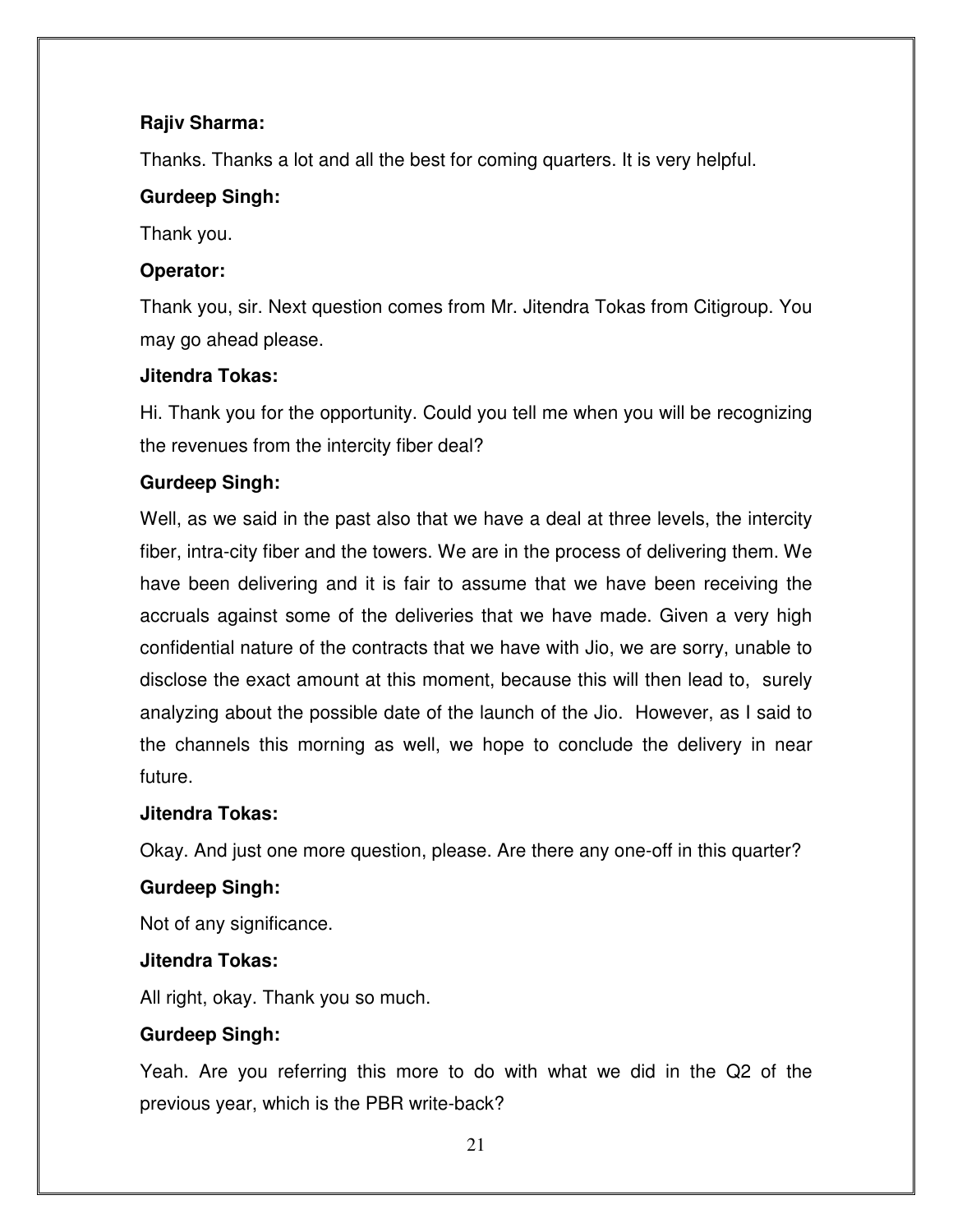## **Jitendra Tokas:**

No. Just any other one-offs, which may be there, that's all.

## **Manikantan Iyer:**

No, no, nothing significant.

## **Jitendra Tokas:**

Okay. All right. Thank you.

## **Operator:**

Thank you, sir. Next question comes from Mr. Sunil Tirumalai from Credit Suisse. You may go ahead.

## **Sunil Tirumalai:**

Hi. Thank you for the opportunity. Most of my questions have been answered. I just had two. One is on the finance cost, what is the outlook? I mean, how should we look at it going forward? And secondly, on the tax rates please. Thank you.

## **Gurdeep Singh:**

I'll just answer the first one and my colleague, Mani, will answer the second. The net finance charge or the cost, we said that on an annualized basis, because of our QIP and its reflection in the books will have an impact of about Rs. 500 crore savings on an annualized basis.

## **Manikantan Iyer:**

On the tax front, can you be elaborate what exactly you're looking for on the tax rate?

## **Sunil Tirumalai:**

I just wanted to understand for the rest of this year and for next year what kind of tax rate outlook we should have?

## **Manikantan Iyer:**

As far as tax is concerned, we are going through that 80IA exemption and I should not give guidance for the future, but at present, there is no tax liability which is required to be recognized.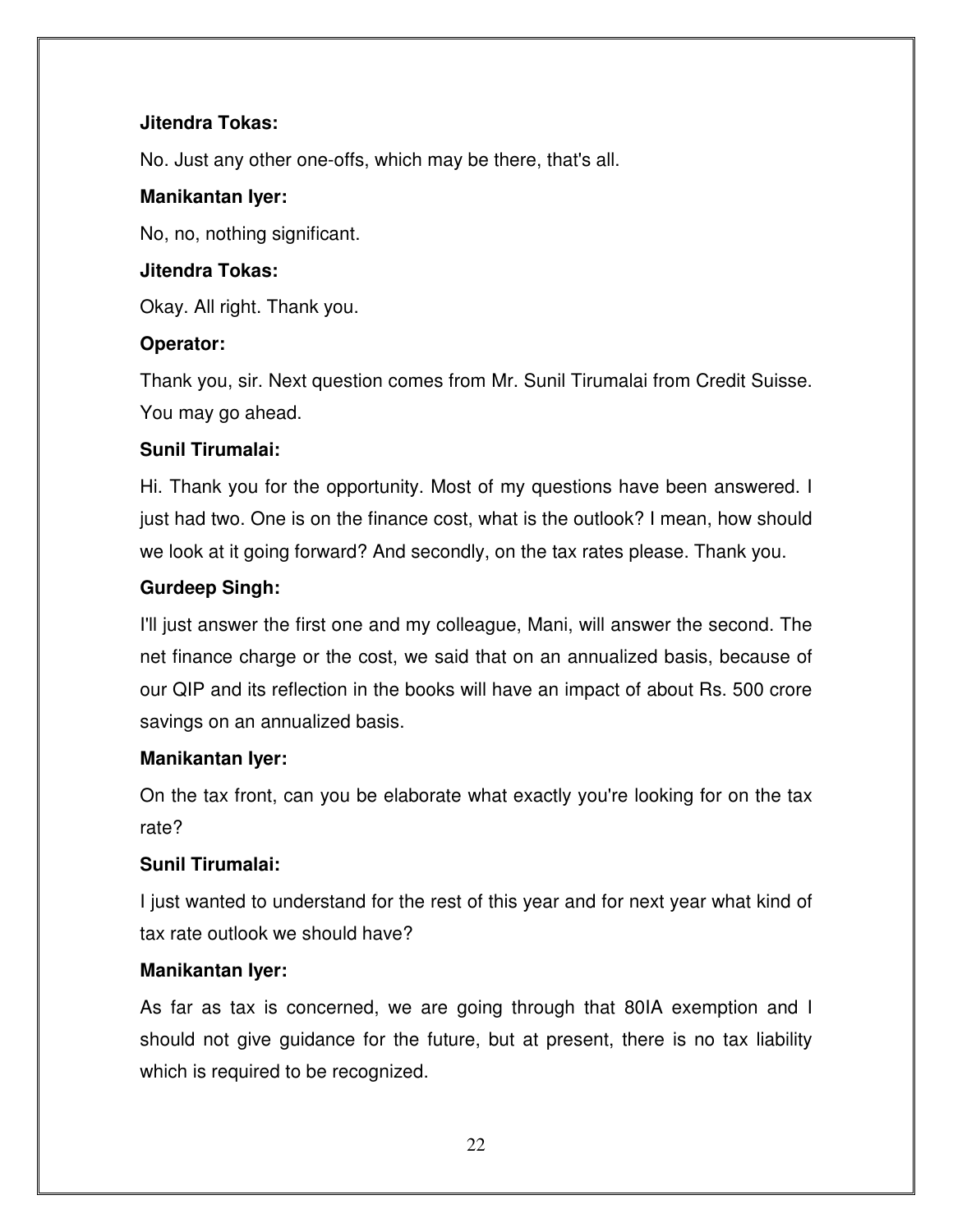### **Sunil Tirumalai:**

Okay. Thank you.

## **Operator:**

Thank you, sir. Next question comes from Mr. Rahul Singh from Standard Chartered. You may go ahead.

## **Rahul Singh:**

Yeah, hi, good afternoon. I had two questions on balance sheet and one business-related question. So firstly, on the balance sheet, there's been some increase in loans and advances of almost about Rs. 2,000 crore on a Q-o-Q basis. What exactly is that on account of, as it is quite a sharp increase? And other question on the balance sheet is the capital work in progress, which has been steady at Rs. 3,000 odd crore, but just wanted to understand the nature of that number, because it's quite high in relation to your normal recurring Capex. So if I can get answers to these questions then I'll ask the other question.

## **Anil Ladha:**

The loans and advances have increased about Rs. 1,900-odd-crore during the quarter. Some of the constituents for this increase include advances to suppliers, TDS deductions, and unbilled revenues.

## **Rahul Singh:**

Okay.

## **Manikantan Iyer:**

Yeah. On the CWIP, currently our CWIP consists of the projects which are in pipeline and closing out. In the coming two quarters, some of these will be capitalized in our books.

#### **Rahul Singh:**

So these are in the global operations?

## **Manikantan Iyer:**

It is both, Indian and global.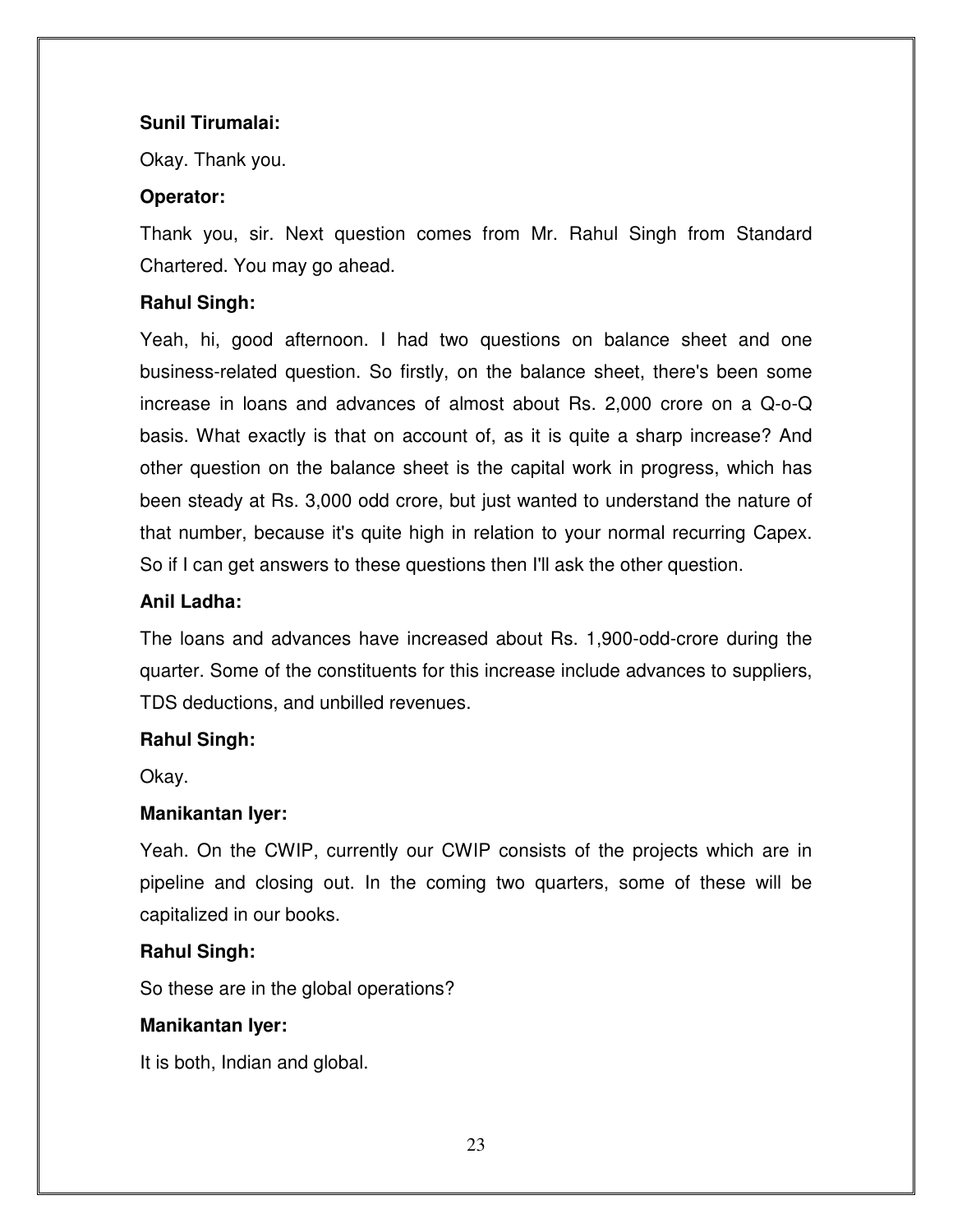#### **Rahul Singh:**

Okay, because in the Indian  $-$  in the normal, if your Capex is so low that this number – there are no long gestation projects in telecom, apart from Global operations.

#### **Manikantan Iyer:**

Yeah, no long gestations. You are aware that we are implementing a strategic contract, and other contracts are also on the pipeline. There are Capex, but it will be with an overall guidance of Rs. 1,500 crore, which has been stated.

#### **Rahul Singh:**

Okay. Thanks. And on the business, my question was on the data revenues. So if one looks at the data tariff, the implied data tariff on a per MB basis, it's been declining, while traffic has been growing in line with the industry, the revenue growth has not been in line with the industry. So just wanted to understand the data revenue versus traffic kind of dichotomy, especially relative to the peers?

#### **Gurdeep Singh:**

Fundamentally, as a company philosophy we are offering 3G at 2G rates, and we're very clear that with less than 10% of the consumer base is using 3G, there is more to drive penetration and adoption, and we have been doing lot of activities to induce customers and get them on to board and shift them from 2G to 3G. I'm happy to tell you, as of now, nearly 85% of our 3G handset owners in the network service areas use 3G. It's only been because of our services like 3G@2G. Having said that, we continue to have the highest usage per subscriber, about 752 MB, which continues to reflect our quality and the mix for the customers that we have on the network.

#### **Rahul Singh:**

Okay. Thanks a lot.

#### **Operator:**

Thank you, sir. Next question comes from Amruta Pabalkar from Morgan Stanley. You may go ahead.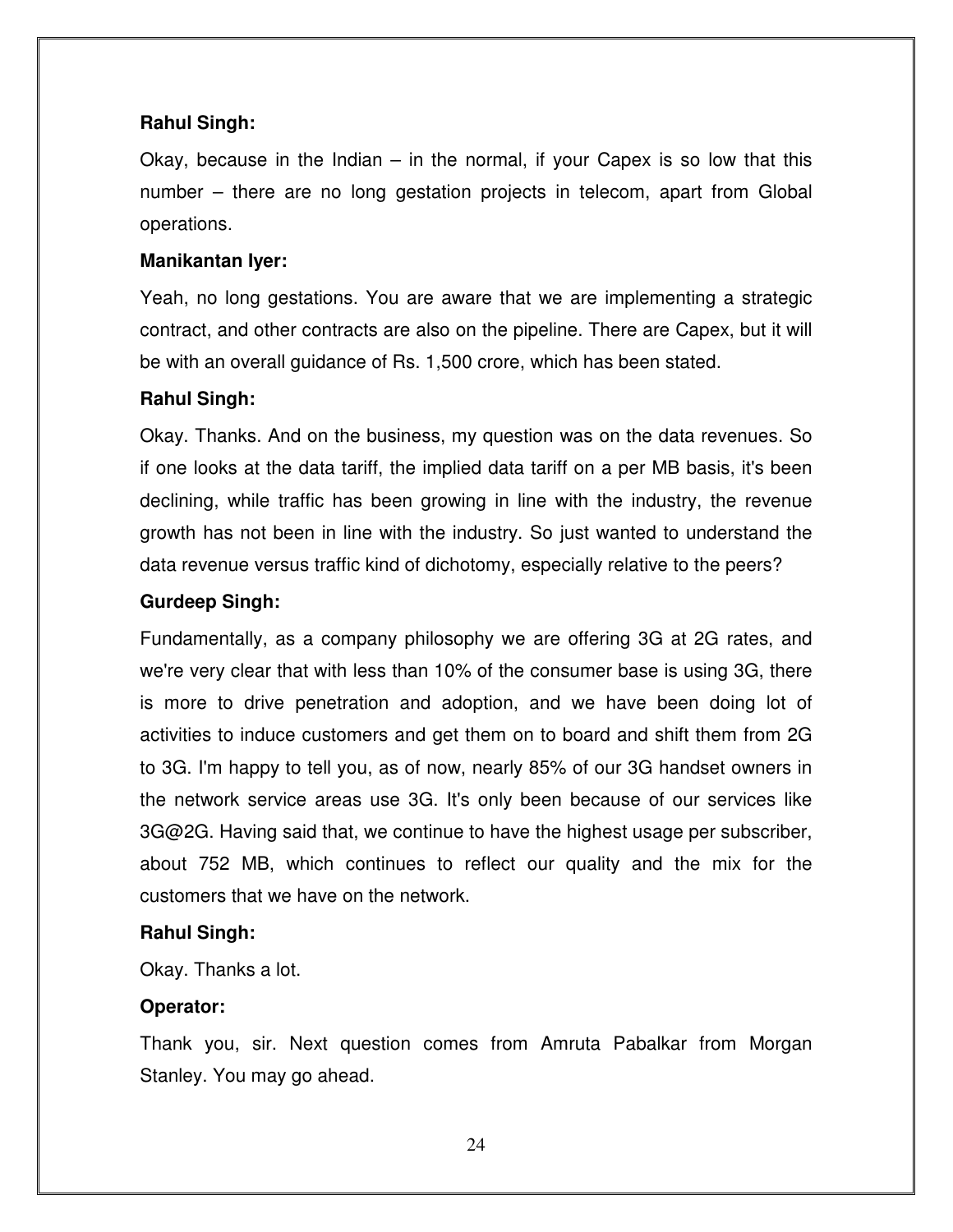### **Amruta Pabalkar:**

Thanks for the opportunity. I have two questions, one on your data center and enterprise business, where do we see exactly revenues on India front? If it is others, why has there been a decline for last two sequential quarters? And secondly on the Global business front, when do we see the revenues inch-up going forward? Thank you.

## **Manikantan Iyer:**

The data center and Enterprise business is a part of the non-voice segment, and not a part of the 'others' segment. Secondly, there is no decline in those two businesses. If you have a business question, Punit can take it up.

## **Rory Cole:**

On the Global data side, let me share some information. As you know, one of our big components of our business relates to indefeasible right of use contracts. These varies somewhat over the season, for example, the second quarter is traditionally our weakest quarter because of the long summer break in our Middle East market and also our European and U.S. markets. So that tends to be our weakest quarter from an IRU perspective. We still expect significant growth in Q3 and Q4 Q-o-Q in that segment. So you should see somewhere between \$15 million and \$20 million increase in our business in those subsequent quarters. Just for reference, Q2 will always be the weakest over that period because of the summer break. A lot of our customers have year-end spending requirements that run on the fiscal year, which they do in Q3.

#### **Amruta Pabalkar:**

Right. Thank you. Just to confirm on the India bit, so the data center Enterprise business would fall under your non-voice segment, as well as the data business on the wireless segment, am I right?

#### **Manikantan Iyer:**

Correct.

25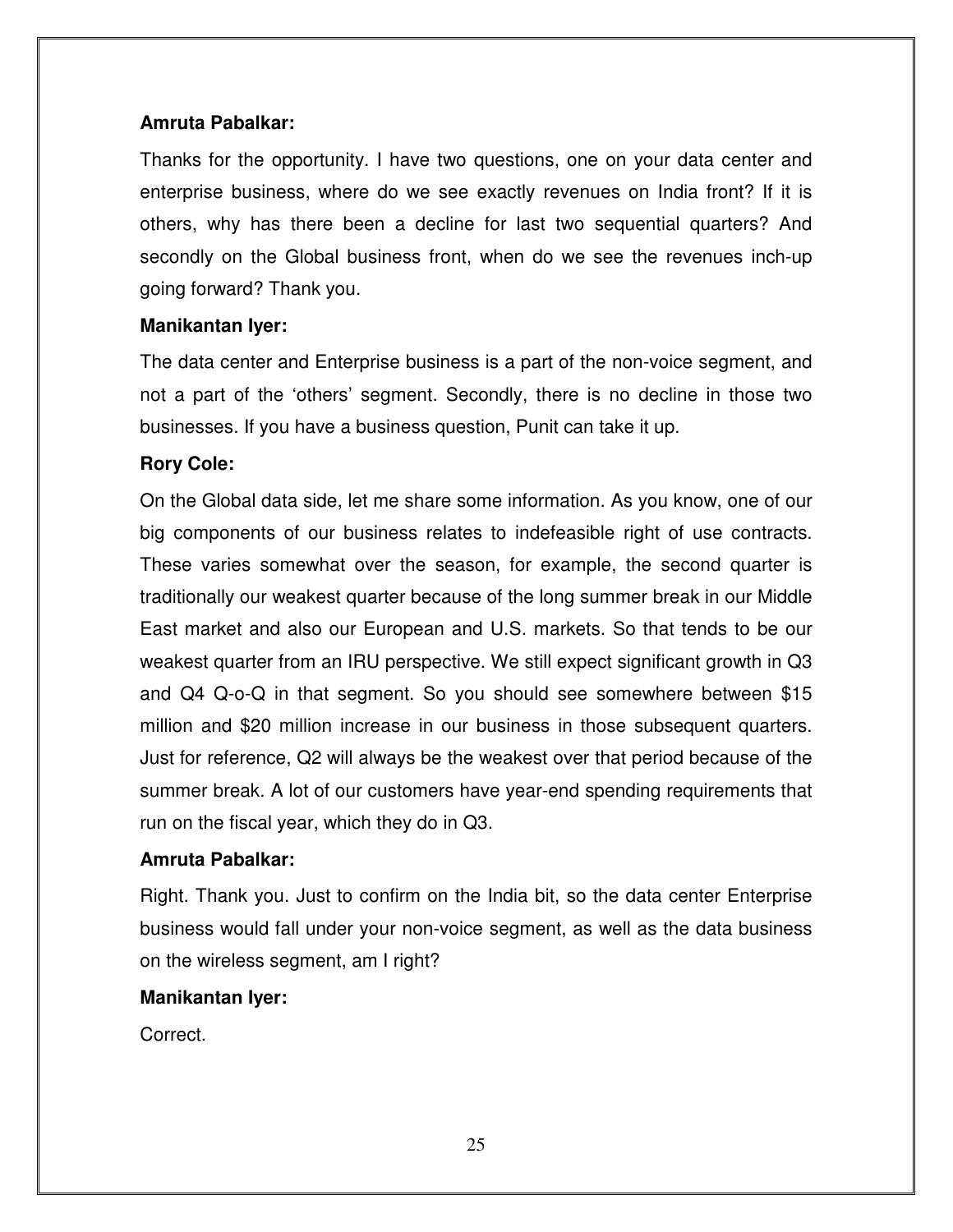## **Amruta Pabalkar:**

And could you just elaborate on how is the industry flavor in terms of growth and how do you see yourself placed in this kind of segment in terms of market share or any broad guideline in the segment?

## **Punit Garg:**

When you look at the market share data, which has been tracked by different analysts, whether it is Gartner or IDC or Forrester, they all seem to be different. There are five players in Indian market, with two new players trying to enter this space, because that's an open place.

RCOM easily, if you look at the overall market, has a market share of around 25%-26% among all the players. And the difference between number one, number two, or number three player won't be significant. Its a few points difference between any two players, because all are between 20% to 25%, and the remaining, share the rest of the pie. I think what is important for us is that we are present in the 900 corporates among the top 1,000 corporates. And we are betting on Tier 2, Tier 3 cities, especially, looking forward at the vision of Prime Minister for 100 Smart Cities. We are helping in terms of putting the infrastructure in place, in terms of all the services required over there, making it available, and growing the industry. Tier 2 and Tier 3 typically have all the SME industry and that's what Vinod said in his conversation or speech earlier.

And I think when you look at the next 100 cities, apart from the top 27 cities, we expect that there would be a CAGR of 25% to 30% growth in next three years and we believe that we will have a major share in that market. We have already started getting that and we will get more and more in the coming quarters.

## **Vinod Sawhny:**

I just want to add a small point to what Punit just mentioned. Typically, our entire leadership around the enterprise space is driven on three specific pillars that we are pursuing this particular year. One is, expanding into Tier 2, Tier 3. The second is there's disproportionate focus that we're doing in the SME segment. And the third is trying to move out of low margin co-location business into high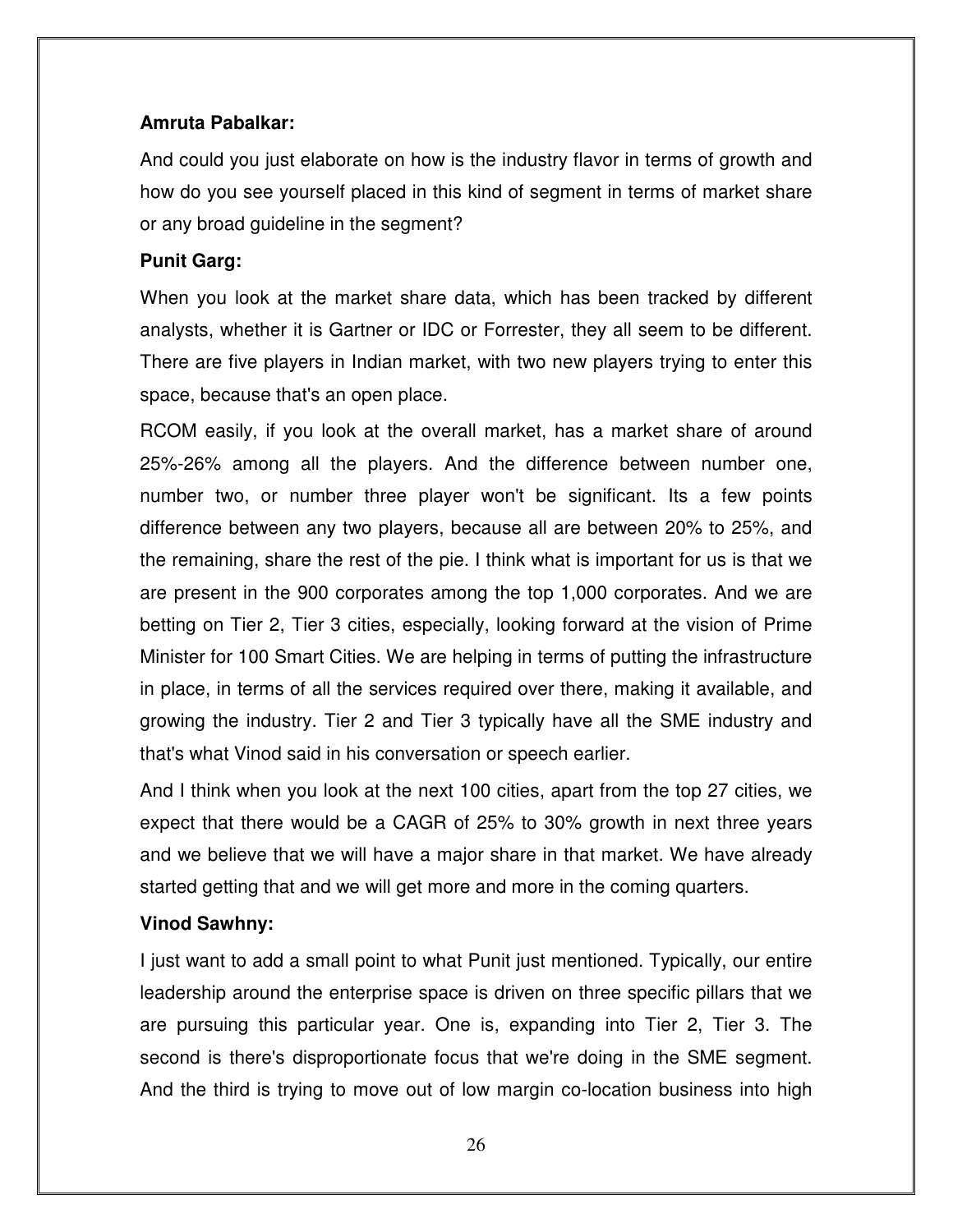margin cloud business. And this we're doing both on the India side as well as on the Global side and the initial responses have been extremely encouraging.

#### **Amruta Pabalkar:**

Thank you, sir.

#### **Operator**

Thank you, ma'am. Next question comes from Priya Rohira from Axis Capital. You may go ahead.

#### **Priya Rohira:**

Yeah. Thanks. Most of my questions have been answered. I just need answer for one question and a follow-upon what Punit mentioned. You mentioned in the enterprise segment, you're focusing more on the high-margin cloud business. Would it suffice to say that this is currently still in the investment phase or with the suboptimal margins? And because of the investments you would be making could we see the margin inch up in the Globalcom also because of this initiative?

## **Punit Garg:**

We started the cloud business journey two years ago in terms of building the platform. This mostly happens in a collaborative approach. To give you an example here, if you have to offer the SAP Disaster Recovery Service, SAP comes and setup the Disaster Recovery Platform in your data center, which include the hardware and the software. We get into a revenue share model in terms of providing that service to all the SAP users, so they don't have to build a backup datacenter or backup servers to provide that service. It is always ready, always-on service which we provide.

So it is not Capex intensive, it's not Opex intensive, but it is all about the infrastructure which we have already built, how do we monetize that and I think that's what we are doing in Global as well as here. Because in Global, along with our landing positions and Meet-me rooms, we have plenty of co-location space available, which we are leveraging for this high margin service. And similarly, in India, in our 10 data centers, which we have been talking about, we have given a portion of that for the cloud computing service. Whatever I will sell for the co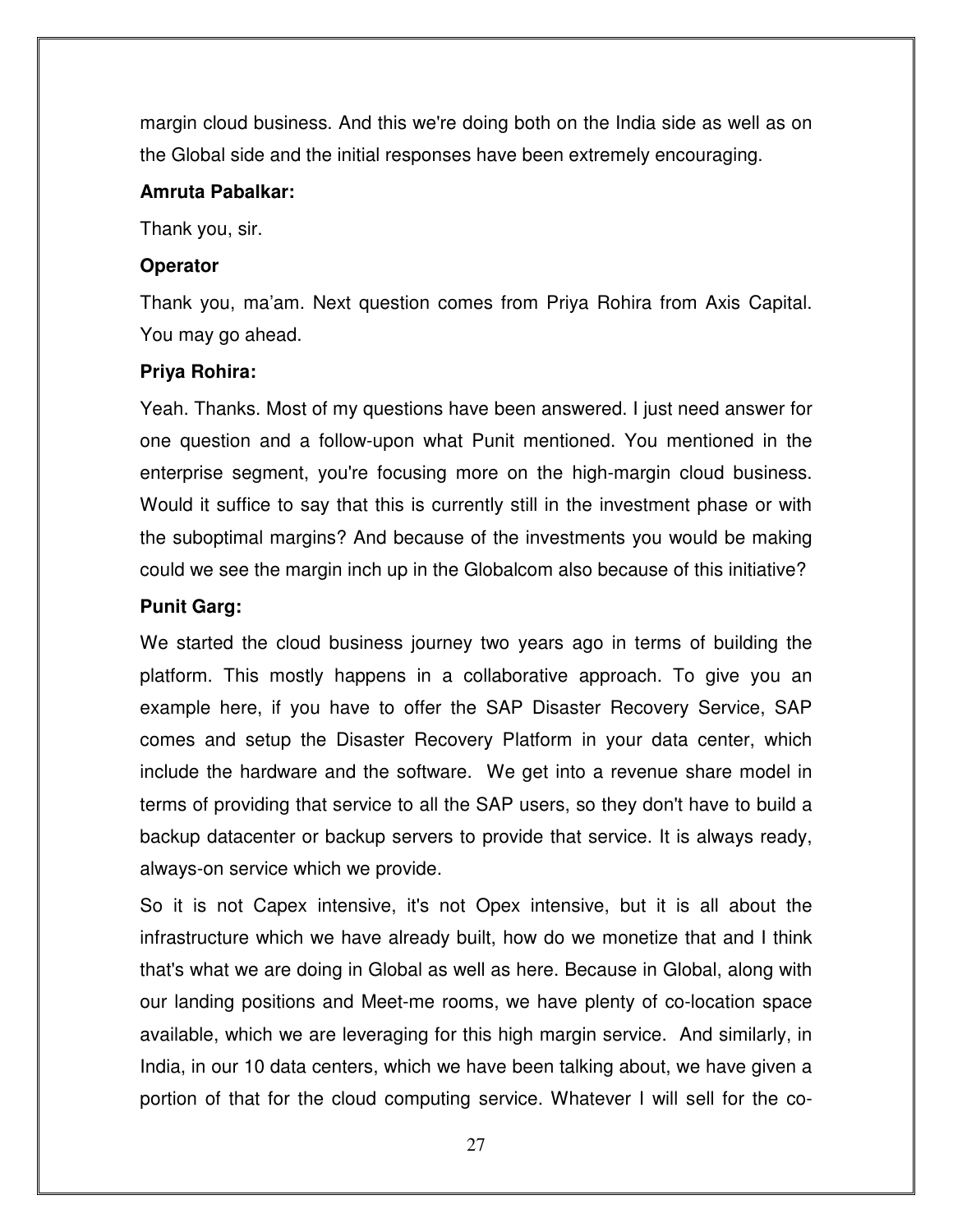location, let's say, if it gives me \$100, in the cloud computing service, the same space would give me \$1,000. So it's a 10x return which you get on the same space by utilizing the same power and the space.

## **Priya Rohira:**

Sure. So what would be the utilization of your data center right now in case if it's possible to share?

## **Punit Garg:**

Currently, among the nine data centers which are operational, we have 650,000 square feet of space. The tenth data center, which is coming-up shortly, will roughly double the existing capacity. On 650,000 square feet, we're almost at 90% of utilization and the balance 10% is going to be used for existing customer expansion as well as the cloud computing. For the new data centers, we have done the deals and I would say that by the time it is launched in next 6-7 months, we would be sold almost like 40% to 50% of the space.

## **Priya Rohira:**

Sure. That's helpful. And one question on the India wireless business, given the fact that now we're moving to a positive trajectory of the subscriber additions and also the transition from CDMA to GSM, would we say that we are behind this curve and you should only see growth kicking in from here-on?

## **Gurdeep Singh:**

Sorry, Priya, can you just repeat your question please?

## **Priya Rohira:**

Gurdeep, my question relates more to the fact that whatever we had seen the deceleration because of the CDMA to GSM transition, which should be completely behind us and now hereon we should only see growth. I mean as also reflected by subs additions in this quarter?

## **Gurdeep Singh:**

Yes, exactly. I mean I did kind of mention that in the last quarter that we are nearing that flattening situation. And I'm glad to inform that we have achieved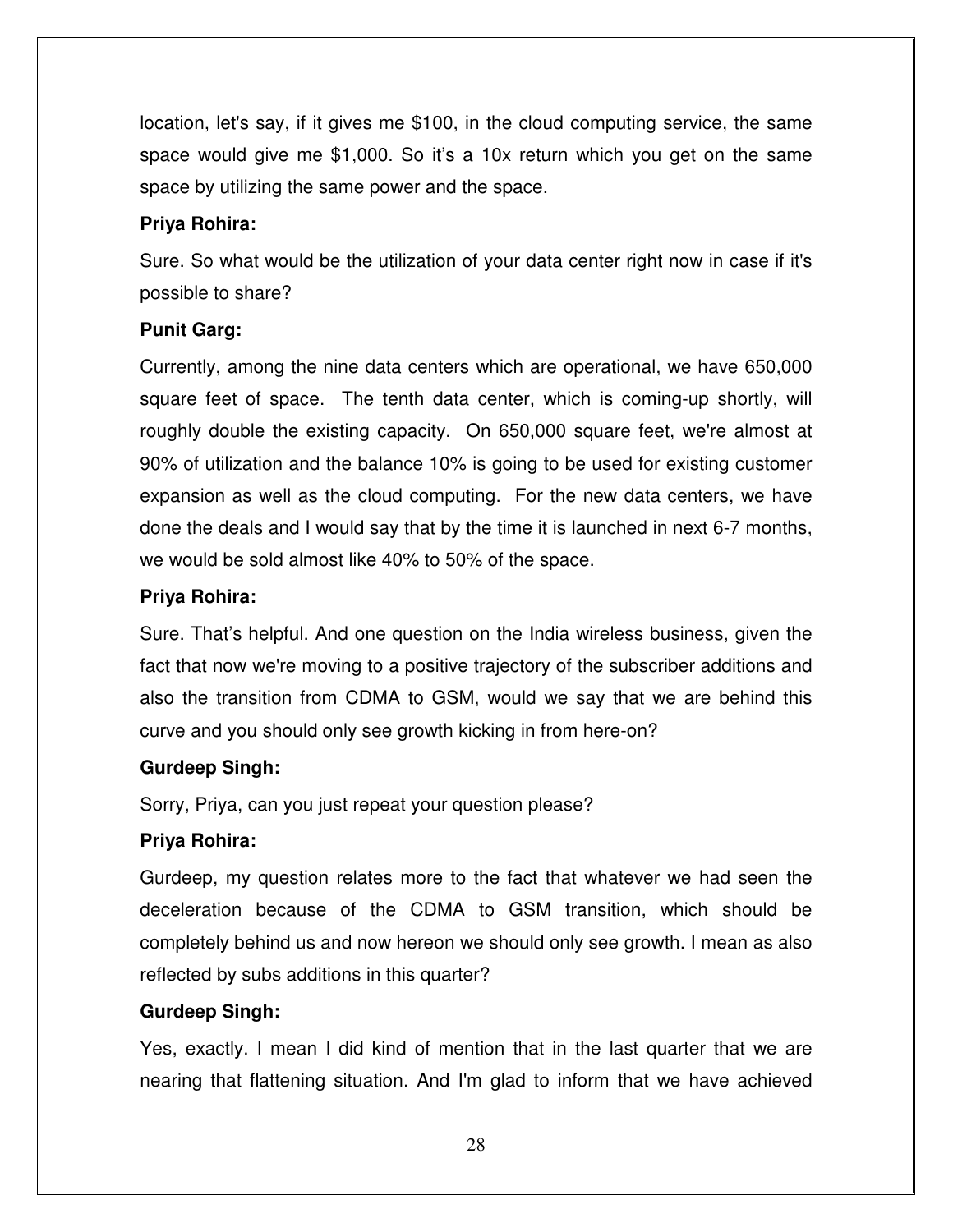that. August and September have been near flat on the CDMA voice business. Data has always been growing. And going forward, as I said, we don't expect it to start suddenly growing 3% or 4% quarter-on-quarter, we would be happy to see this flattening continue at least for a quarter and then get into, at least, a growth in the range of 1% or 2%. Having said that, 72% of the business is GSM and Internet, it's still growing or beating the market quarter-on-quarter basis. If you put the two together as a math, we should be able to deliver mark to market performance in near future.

#### **Priya Rohira:**

Okay. That's helpful, Gurdeep. Thank you so much.

#### **Gurdeep Singh:**

Pleasure.

#### **Priya Rohira:**

And wish you all the best.

#### **Gurdeep Singh:**

Thank you.

#### **Operator:**

Thank you, ma'am. Next question comes from Mr. Sanjay Chawla from JM Financial. You may go ahead.

#### **Sanjay Chawla:**

Hi. Good afternoon. Thank you for the call. I have three questions. First is could you give us the average cost of debt at the gross level in terms of interest expense over gross debt that you will have? That's the first question. Secondly, just a follow-up to your loans and advances increase. You mentioned TDS on receivable is one of the factors, can you just elaborate on that? And also did you mention unbilled revenue increase is also a reason for the surge in the loans and advances, just a clarification on that front, please? Third, is on your mobile – on the data growth, you've shown very strong data growth and I think the terabytes that you are carrying now is almost similar to what Bharti is carrying. So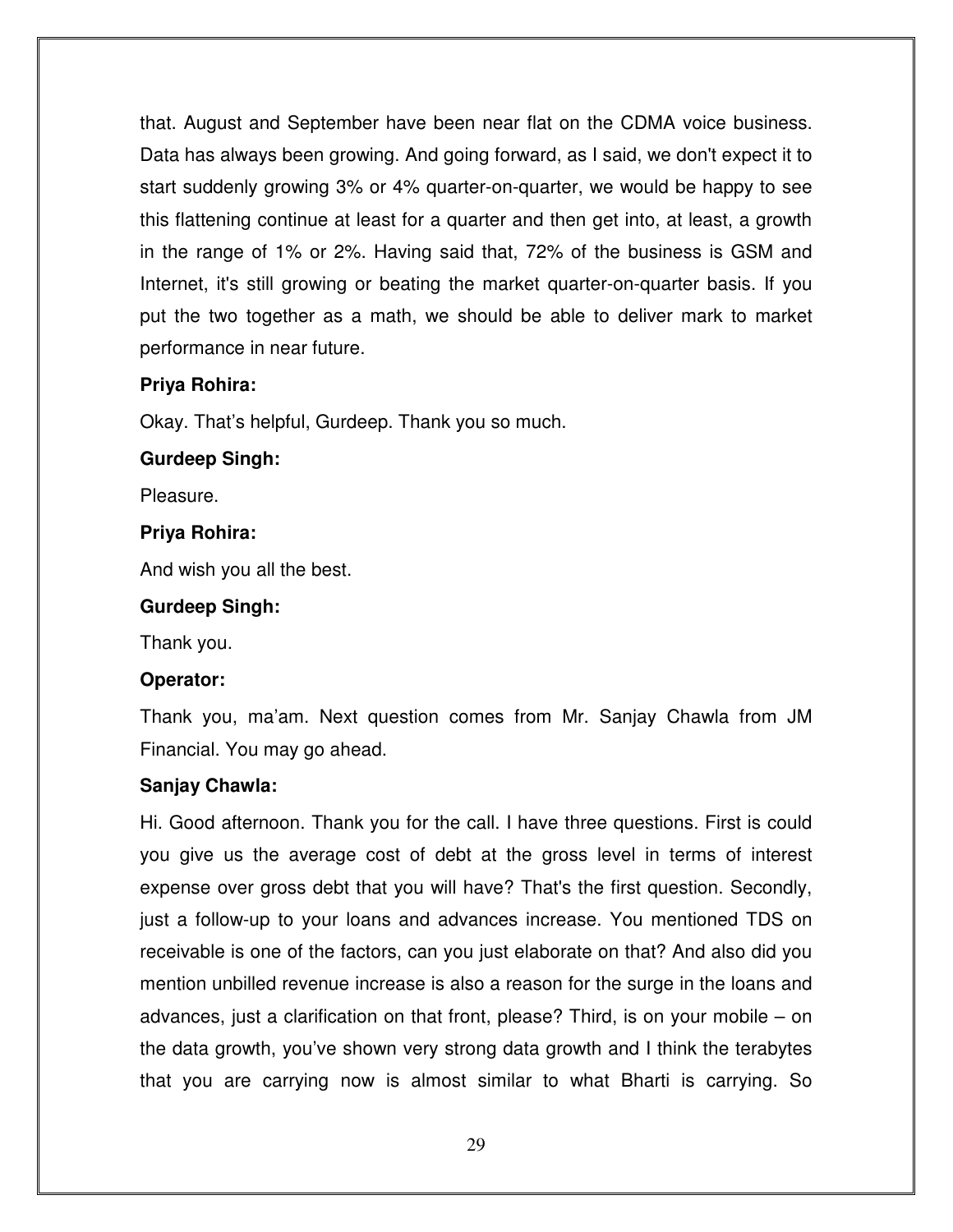congratulations on that. Could you give us a broad sense of the data traffic mix in terms of dongles versus handsets?

## **Anil Ladha:**

The average cost of debt at present is around 6.7%.

## **Sanjay Chawla:**

This is in terms of gross interest expense over gross debt?

## **Manikantan Iyer:**

The cost is bundled cost of the Indian and foreign currency loans, that is around 6.7%. Any further breakup we will be happy to share separately.

## **Sanjay Chawla:**

Sure.

## **Manikantan Iyer:**

And the second question on TDS front, you are aware that  $30<sup>th</sup>$  November is the last date for filing returns. It's an aggressive step taken by the company to collect all the TDS certificates. More than a couple of hundred crore has been collected and which is reflecting in the balance sheet as of September 30. Once the TDS is collected it moves from debtors to loans and advances. So at the end of September 30, you see higher loans and advances and at the same time a reduction in debtors. Other than that, there was an advance that has been paid during this quarter for ongoing projects.

## **Sanjay Chawla:**

Is this in the nature of a service tax or something else?

## **Manikantan Iyer:**

It is TDS, tax deducted at source on payment receivables. It has been done at the end of the period. Previously we used to get the TDS certificate from the customers, if you remember, on a month-on-month basis. Now the government, since last year, has stated that a yearly certificate has to be issued. All our Enterprise customers and Carrier customers, and our big customers have deducted the tax and provided the certificates as of June end to be enclosed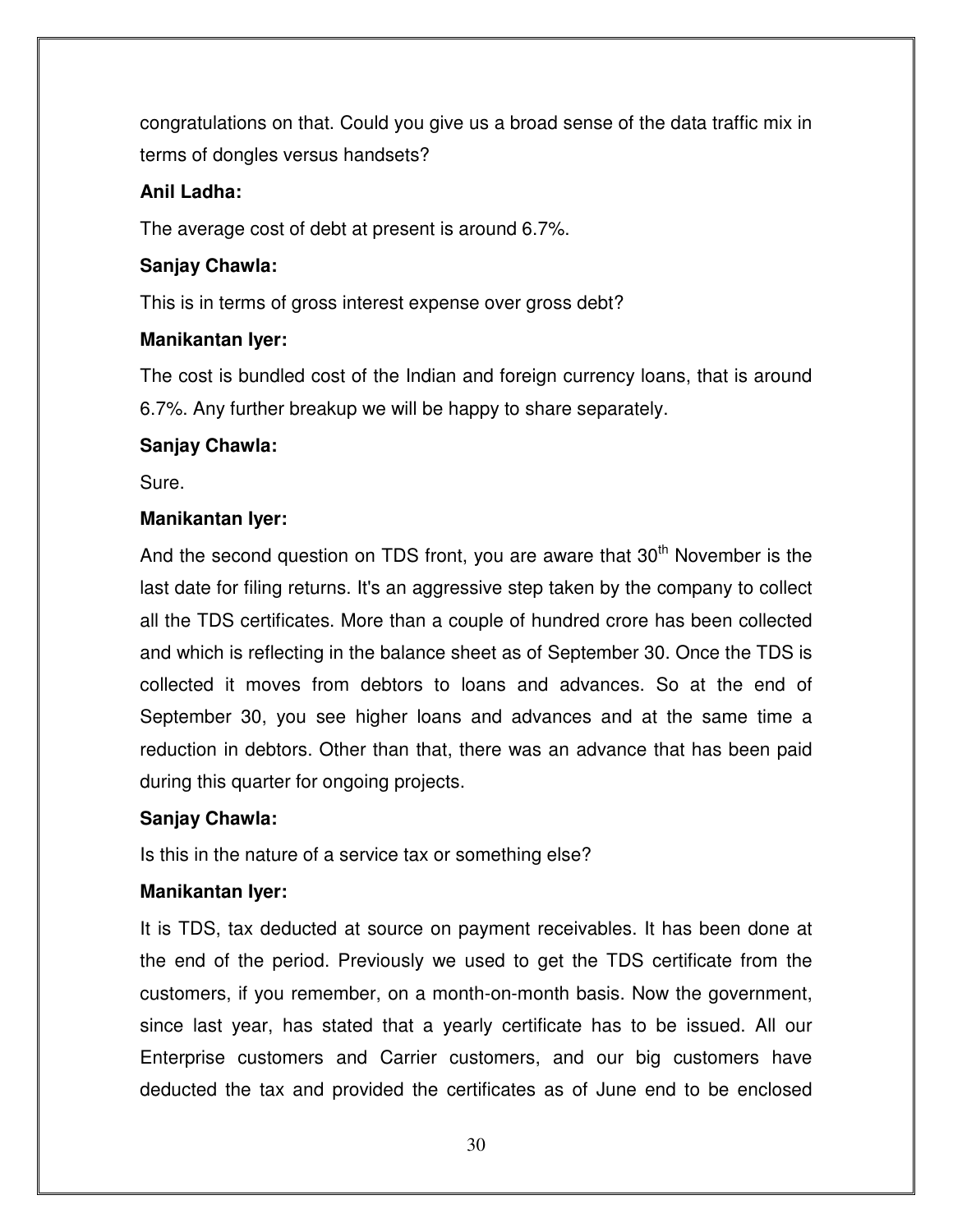along with our return. So that particular amount which was lying in the debtors now stands reduced in our balance sheet. As I mentioned, this is a yearly exercise, so you will see a high figure.

#### **Sanjay Chawla:**

Okay. Did you mention unbilled revenues are also a reason for this?

#### **Manikantan Iyer:**

There will always be some services unbilled in this segment. Maybe a small portion must have gone up on that unbilled revenue. Unbilled revenue is always part of loans and advances.

#### **Sanjay Chawla:**

Okay.

#### **Manikantan Iyer:**

Yeah.

#### **Gurdeep Singh:**

Coming to your last question on the data revenue growth, data traffic growth, it's a mix of dongle and mobile Internet revenue. We normally don't share the breakup between the two, but having said that, I must let you know that in dongle business we are the leader, in terms of subscriber base, usage and the quality of customers that we have. And as we upgrade more and more cities to Revision B, which is 14.7 Mbps, which in-building delivers better speed than 3G. We believe that we will be able to take up the data growth even higher, have more subscribers and continue to change our portfolio and the revenue mix and the customer mix of the company.

#### **Sanjay Chawla:**

Okay. Thank you and all the best.

#### **Gurdeep Singh:**

Thank you.

#### **Manikantan Iyer:**

Thanks, Sanjay.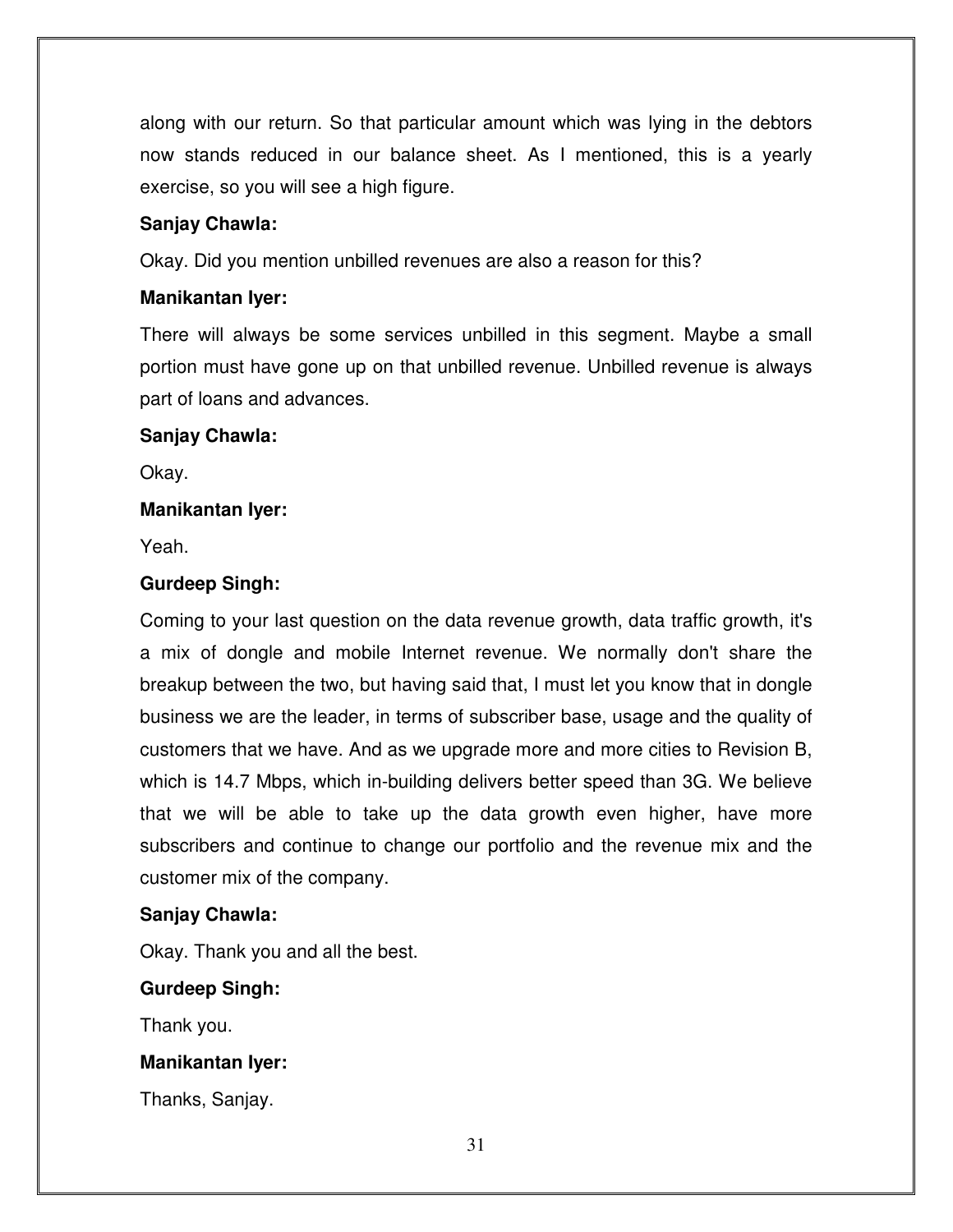## **Operator:**

Thank you, sir. Next we have follow-up question from Mr. Srinivas Rao from Deutsche Bank. You may go ahead.

## **Srinivas Rao:**

Thank you very much Sir. I just have two questions. On the Global Cloud Xchange, you mentioned the two cables are in the process of getting constructed. You said one is a PCX cable, right? That's between?

## **Bill Barney:**

You're right, this is Bill Barney here. Yeah, PCX runs from the Northern United States, particular in State of Washington to Japan, and then the ICX cable runs from Mumbai to Singapore.

## **Srinivas Rao:**

Understood. Second question is on the Capex guidance provided. The cost of the cable built is part of the Capex or is the cable is being built in some kind of a consortium? And thirdly, I think GCX did raise some money sometime back. Is that also part of the consolidated debt being reported by the company?

#### **Bill Barney:**

Yes, both cables are built as consortiums. We are spending about one quarter of the Capex. The Capex will actually be spent over FY2016 and FY2017. So you'll see very little Capex spent in this year and most of the payments on both cables are back-end loaded into 2016 and 2017.

#### **Manikantan Iyer:**

The gross debt figure includes the GCX bond issue.

## **Srinivas Rao:**

Thanks. This is helpful. Thank you so much.

## **Operator:**

Thank you, sir. Next we have follow-up question from Mr. Kunal Vora from BNP Paribas.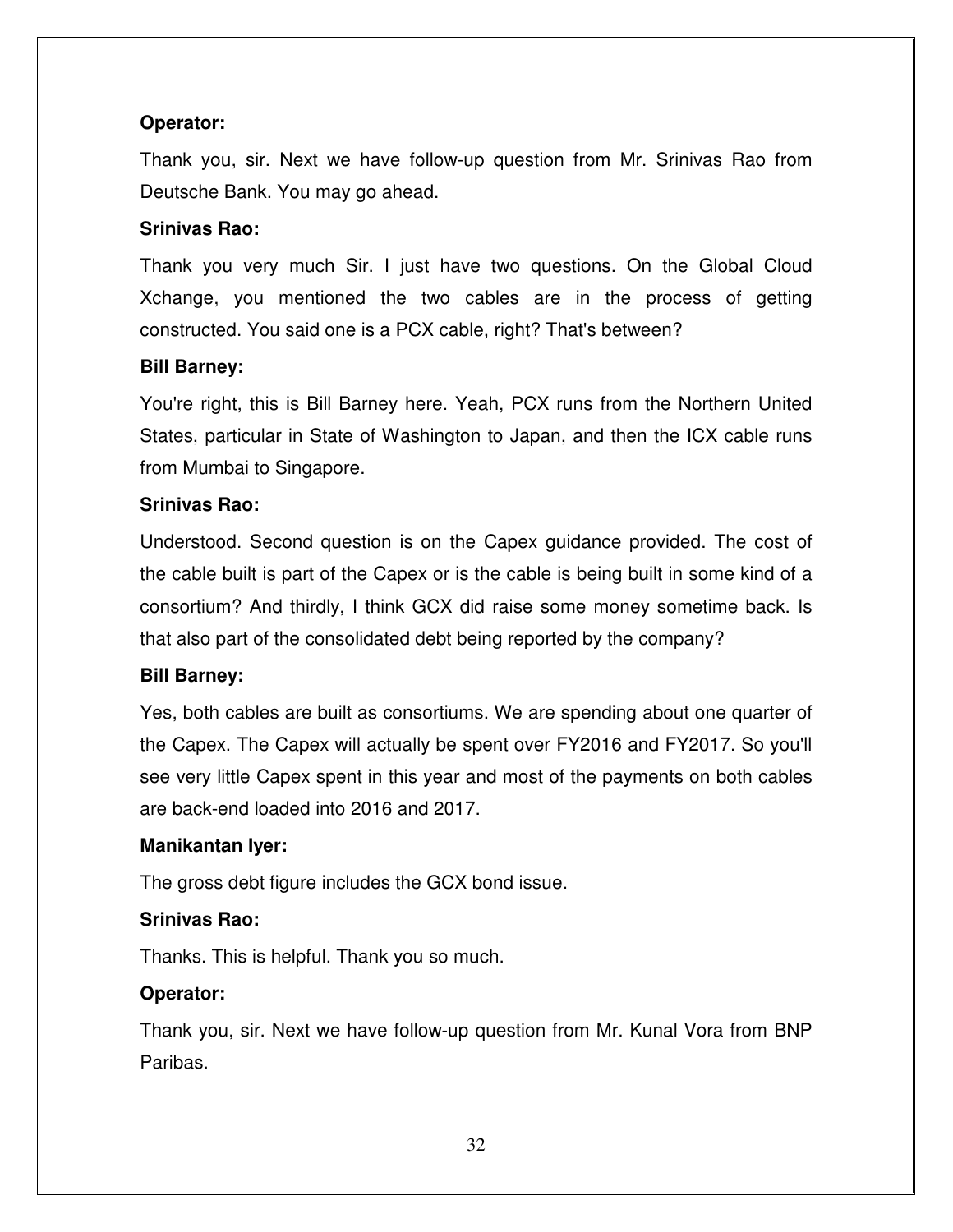#### **Kunal Vora:**

Yeah, thanks for the opportunity again. My question is again on the 850 MHz spectrum. How strategic is it for RCOM going forward? You're looking to sell various assets to deleverage the balance sheet. Could 850 MHz spectrum be one of them? Assuming trading is allowed, and spectrum liberalization happens at a reasonable price, would you be open to sell 850 MHz spectrum? That's one. And second one is, how different is the data realization in CDMA and GSM, if you can share some insights there?

#### **Gurdeep Singh:**

Okay, two things. Let me answer your first question on the 800 MHz CDMA spectrum.

We truly believe that we have one of the best spectrum holdings in 800 MHz CDMA currently, which when liberalized and upgraded, becomes 850 MHz LTE. I think it is a no-brainer for all of us to agree that sub-1 GHz spectrum is always the most valuable spectrum. Now, with more and more countries adopting and migrating to 850 MHz LTE, I think the ecosystem will evolve much faster than we expect and we believe we are sitting on a spectrum that will drive the next wave of growth for RCOM. Hence, the question of trading or selling off of that spectrum does not arise at all.

Secondly, in terms of data realization, the fact that most of the data consumed on CDMA is on dongles, particularly in Rev A and Rev B, and when you move to Rev B, your quality upgrades multi-fold, hence giving you the ability to get even more quality customers on your network and swing and churn large corporates to your side. Given that as a background, the data realizations in the CDMA dongle business is more attractive than that of 3G and it will continue to be so and even may grow higher in the future as the quality of service will fetch the price for itself.

#### **Kunal Vora:**

Okay. Thank you very much Sir.

## **Gurdeep Singh:**

Thank you. With pleasure.